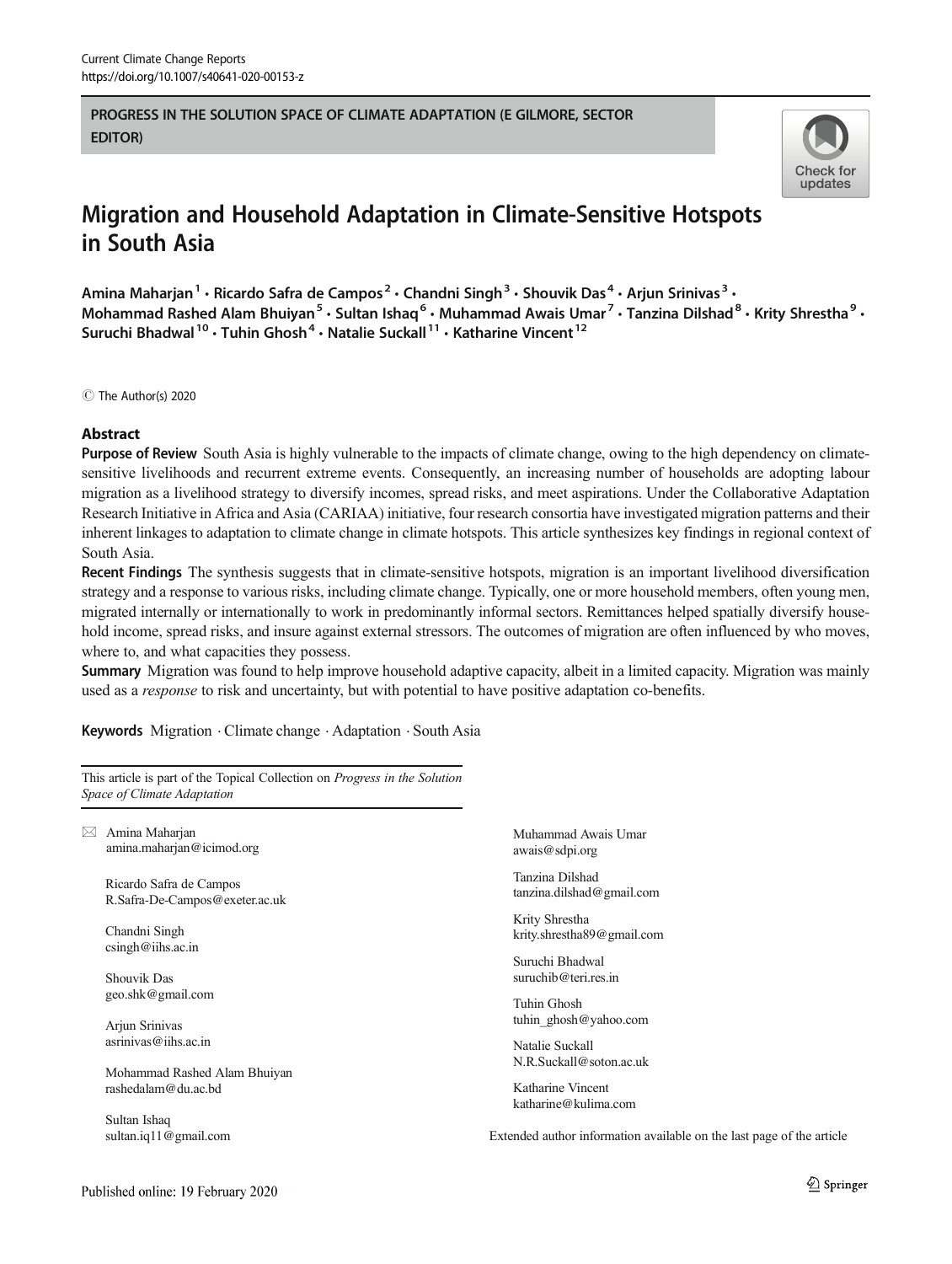## Introduction

The contemporary human world is becoming more mobile. This movement of people, goods, services, and information has reshaped our understanding of both spatial and temporal dimensions of socioeconomic processes [\[4](#page-12-0)]. The impacts of climate change including coastal flooding, erratic rainfall, drought, riverbank erosion, and storm surges, combined with other non-climatic drivers such as land use change, socioeconomic shifts, and changes to gender norms, are likely to alter the patterns of human migration further with a knock on effect on immediate adaptation decisions at the household level [[75\]](#page-14-0).

Although climate change brings about a set of challenges at the global level, in certain regions, its impact is likely to be more severe because of higher exposure to climatic risks [[58,](#page-14-0) [16,](#page-13-0) [28](#page-13-0)], deeper pre-existing structural vulnerabilities [\[97](#page-15-0)], and comparatively lower adaptive capacity [[48,](#page-13-0) [77\]](#page-14-0). The Intergovernmental Panel on Climate Change (IPCC) has identified such regions as climate change hotspots, defined as locations where impacts of climate change are well pronounced and well documented [[98\]](#page-15-0). For this paper, we expand this definition to climate hotspots as "geographical area[s] where a strong climate signal is combined with a large concentration of vulnerable, poor or marginalized people" ([[97](#page-15-0)]:784).

South Asia is home to several hotspots that are highly vulnerable to the effects of climate change [\[29](#page-13-0), [53\]](#page-14-0). High dependency on climate-sensitive livelihoods, such as fisheries and agriculture, makes people living in coastal, river basin, and semi-arid regions particularly vulnerable to the impacts of climate variability and change [\[97](#page-15-0)]. South Asia experiences recurrent natural hazards such as glacial lake outburst floods, storm surges, droughts, cyclones, and heavy precipitation, which is exacerbated by current and future climate change [\[16,](#page-13-0) [47,](#page-13-0) [100](#page-15-0)]. As the livelihoods of people deteriorate, they are displaced or are faced with an important decision: to migrate (either the whole household or some of its members) or adapt in situ.

South Asia is a socioeconomic and culturally heterogeneous region but there are important similarities among the countries in terms of population density, development level, poverty, and exclusion [[51](#page-14-0)]. Population movement has been a constant part of life in South Asia primarily as a strategy to diversify and/or supplement income sources beyond ecosystem-based forms of livelihood, but historically, migration in the region has been predominantly associated with labour moves of semi-skilled and unskilled individuals to both international and domestic destinations [\[39\]](#page-13-0). Migration trends and patterns in South Asia are diverse but internal migration outweighs international moves. Internal migration as a share of total population is as high as 37% in India, 10% in Bangladesh, 14% in Nepal, and 2% in Pakistan [[83](#page-14-0)]. Although lower than internal migration, international moves from this region are significant. For example, India,

Bangladesh, and Pakistan are among top ten emigration countries in the world and Nepal is the third largest recipient of remittance as a share of GDP [\[106\]](#page-15-0).

Although population movement in South Asia has historically been strongly associated with labour mobility [[30](#page-13-0), [80\]](#page-14-0), recent studies suggest that growing levels of rural to urban migration in the region have been attributed to the impacts of droughts, floods and irregular precipitation on agricultural production and other ecosystem-based livelihoods [[13](#page-13-0), [26,](#page-13-0) [42,](#page-13-0) [102\]](#page-15-0). Migration is often leveraged as a critical livelihood diversification strategy by households in areas facing severe climate change impacts [[2,](#page-12-0) [85](#page-15-0)]. Recent studies have sought to project climate-driven migration in South Asia using a suite of modelling techniques [\[77\]](#page-14-0). However, this study seeks to add to the growing body of empirical evidence [[17,](#page-13-0) [23](#page-13-0), [54,](#page-14-0) [55\]](#page-14-0) by examining the composition, direction, and duration of migration at regional level; the drivers and barriers to migration, and how they interact; and the linkages between migration and adaptation at household level [[99](#page-15-0)]. The synthesis of migration patterns presented here draws on empirical findings from the Collaborative Adaptation Research Initiative in Africa and Asia (CARIAA) programme, which aimed to investigate adaptation responses in three climate-sensitive hotspots (deltas, semi-arid regions, and snowpack- or glacier-fed river basins). As part of the programme's objectives, four CARIAA consortia employed a range of quantitative and qualitative methodological approaches to investigate the relationship between migration and adaptation in South  $\text{Asia.}^1$ 

Drawing on novel empirical datasets, the research synthesized in this paper contributes to the body of empirical knowledge examining the relationship between migration and adaptation in South Asia in the context of climate change. It also provides insights into how the implementation of a suite of research methods is the key to understanding complex characteristics of migration in climate-sensitive areas of Bangladesh, India, Nepal, and Pakistan. The article is organised as follows: the "[Conceptual Links Between](#page-2-0) [Climate Change, Migration and Adaptation](#page-2-0)" section reviews the links between migration and environmental change and provides a brief literature review on previous research examining the relationship between migration and adaptation. The "[Methodology](#page-3-0)" section introduces the study areas, research design, and methodological approach. The "[Results](#page-5-0)" section presents the findings for each study area focusing on the nature of migration in each site and the implications of migration for household adaptation. The "[Conclusion](#page-11-0)" section

<sup>&</sup>lt;sup>1</sup> The four consortia were the Himalayan Adaptation, Water and Resilience (HI-AWARE) Research on Glacier and Snowpack Dependent River Basins for Improving Livelihoods; Adaptation at Scale in Semi-Arid Regions (ASSAR); Pathways to Resilience in Semi-Arid Economies (PRISE); and Deltas, Vulnerability and Climate Change: Migration and Adaptation (DECCMA).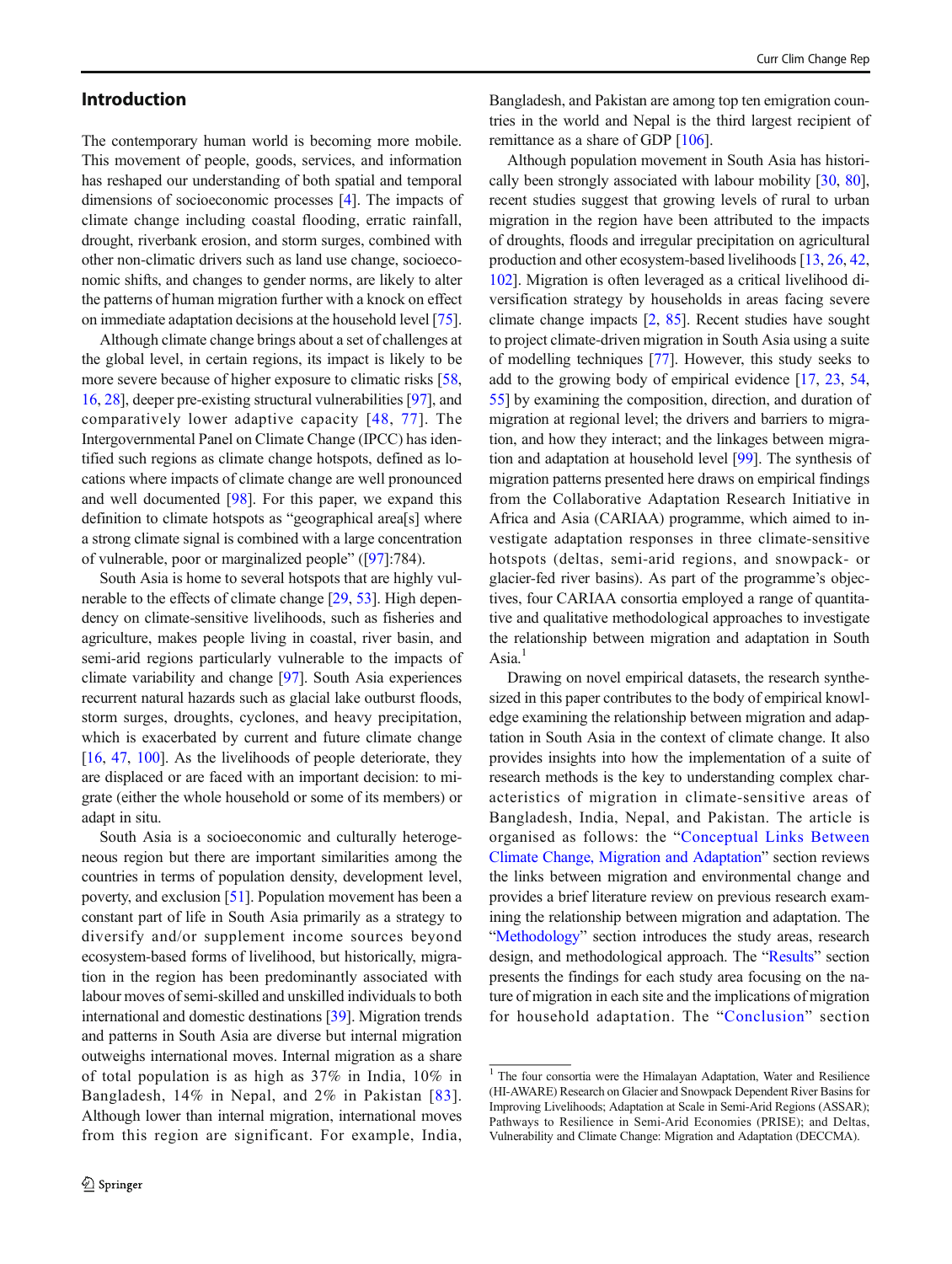<span id="page-2-0"></span>summarises the results, provide brief policy recommendations, and present future directions for research.

# Conceptual Links Between Climate Change, Migration and Adaptation

Migration is a key livelihood strategy that occurs across spatiotemporal scales and can range from temporary moves to permanent relocation [\[41](#page-13-0)]. Individuals and households respond differently to the various drivers associated with migration depending on socioeconomic and cultural characteristics, demographic composition, and their contextual setting [[14\]](#page-13-0). Several types of migration—such as seasonal, circular and permanent movement—are recognised as strategies to diversify livelihoods in response to external shocks including international and national market adjustments in transition economies, development, conflict and the effects of climate change, and other environmental hazards in ecosystem-based economies [[31](#page-13-0), [33,](#page-13-0) [105](#page-15-0)]. Early research framed migration decisions as driven by aims to maximise individual profit and minimise loss of household income associated with crop failure, volatility of markets, or economic recession [[88](#page-15-0)]. Recent studies have nuanced this model to demonstrate that migration decisions are a complex interplay of household capabilities (i.e. composition, education levels, social networks), assets, personal aspirations, and external factors such as increased climate variability, livelihood opportunities, and access to towns and cities [[22](#page-13-0), [26](#page-13-0), [72](#page-14-0), [85](#page-15-0), [94\]](#page-15-0).

Contemporary migration trends in South Asia continue to suggest prevalence of migration driven by economic factors. However, the pervasive effects of climate change could lead to significant incremental or non-linear changes in migration outcomes depending on the context [\[60](#page-14-0), [61](#page-14-0)]. For example, direct impact brought about by rapid onset hazards such as cyclones and floods or indirect impacts associated with slow onset events including drought and changes in annual monsoon regime [[26](#page-13-0), [102](#page-15-0)].

Research on migration associated with environmental drivers has investigated the relationship between population movement and the degree of exposure to and impact of hazards on livelihoods, teasing out the way migration decisions and outcomes vary between households and communities [[37,](#page-13-0) [43,](#page-13-0) [59](#page-14-0)]. Underpinning this empirical work is substantial progress in conceptualising the relationship between climate change and migration beyond direct causal factors such as rapid onset disasters causing displacement. In effect, migration associated with cumulative environmental changes over time is a multi-faceted phenomenon that is harder to isolate. Slow onset events are likely to take place alongside economic, social, and political changes [\[66](#page-14-0)]. As a result, it is difficult to single out climate change as the main driver of migration. This assessment corroborates the notion that environmental factors alone do not destabilise human security [[6\]](#page-12-0). Limited economic development, the range of government support to communities, capacity to access credit and markets, social cohesion, and political instability are equally important in migration decision-making processes [\[19,](#page-13-0) [21\]](#page-13-0).

As the impacts of climate change become more widely recognised, researchers are increasingly examining how migration can contribute to climate change adaptation [[3,](#page-12-0) [85,](#page-15-0) [99\]](#page-15-0), independent of the reasons for migration. In the context of climate change, adaptation is defined as the process of adjustment to actual or expected climate and its effects, which seeks to minimise harm or exploit beneficial opportunities [[48](#page-13-0)]. Adaptation can be either autonomous or planned. Autonomous adaptation is defined as 'natural or spontaneous adjustments in the face of a changing climate' [\[20\]](#page-13-0), whereas planned adaptation requires conscious intervention [[32\]](#page-13-0). The IPCC's Fifth Assessment Report makes a strong case for the capacity of migration outcomes to reduce vulnerability for populations exposed to extreme events and longer term climate change  $[6]$  $[6]$ .

Migration is often characterised as an effective adaptation strategy (e.g. by spreading risk and diversifying incomes) [\[35,](#page-13-0) [93,](#page-15-0) [104\]](#page-15-0). On the other hand, it has been described as a failure to adapt where populations being unable to respond to risk migrate as a last option [[6\]](#page-12-0). Between these two extremes of the migration for adaptation debate are ideas of how migration drivers and outcomes are differentiated and it can denote adaptation in certain situations and for certain people while signifying a failure to adapt for others [\[18,](#page-13-0) [85](#page-15-0), [87](#page-15-0), [103\]](#page-15-0). In fragile environments, migration is a common response to vulnerability to slow and rapid onset events [[68](#page-14-0), [104](#page-15-0)]. Gemenne and Blocher [[35](#page-13-0)] suggested that migration can affect adaptation through three distinct vantage points, namely for the migrants themselves, for the community of origin, and for the community of destination and the combined communities of origin and destination. Our study focuses on the migrants' vantage point, examining the characteristics of migrants as well as social and cultural factors determining who migrates .

Migration can contribute to household adaptation mostly through remittances—by improving existing resource bases of individuals and households, spreading risk, and diversifying income sources to reduce vulnerabilities [[35,](#page-13-0) [93,](#page-15-0) [104](#page-15-0)]. Emerging empirical and theoretical research suggests that the roles of remittances, skill acquisition, and transfer are particularly important in household adaptation [\[7](#page-12-0), [66](#page-14-0), [82\]](#page-14-0). In vulnerable areas, migration and the resulting remittances can build the adaptive capacities of the households, particularly when adaption measures incur investments [[69\]](#page-14-0). Furthermore, studies suggest that migration has the potential to enhance household ability to absorb shocks [[36](#page-13-0), [96](#page-15-0)].

Contrastingly, migration has also been framed as a failure to adapt or a maladaptive response [\[49](#page-13-0)]. Migration may trigger increased risk for those who move, those who are unable to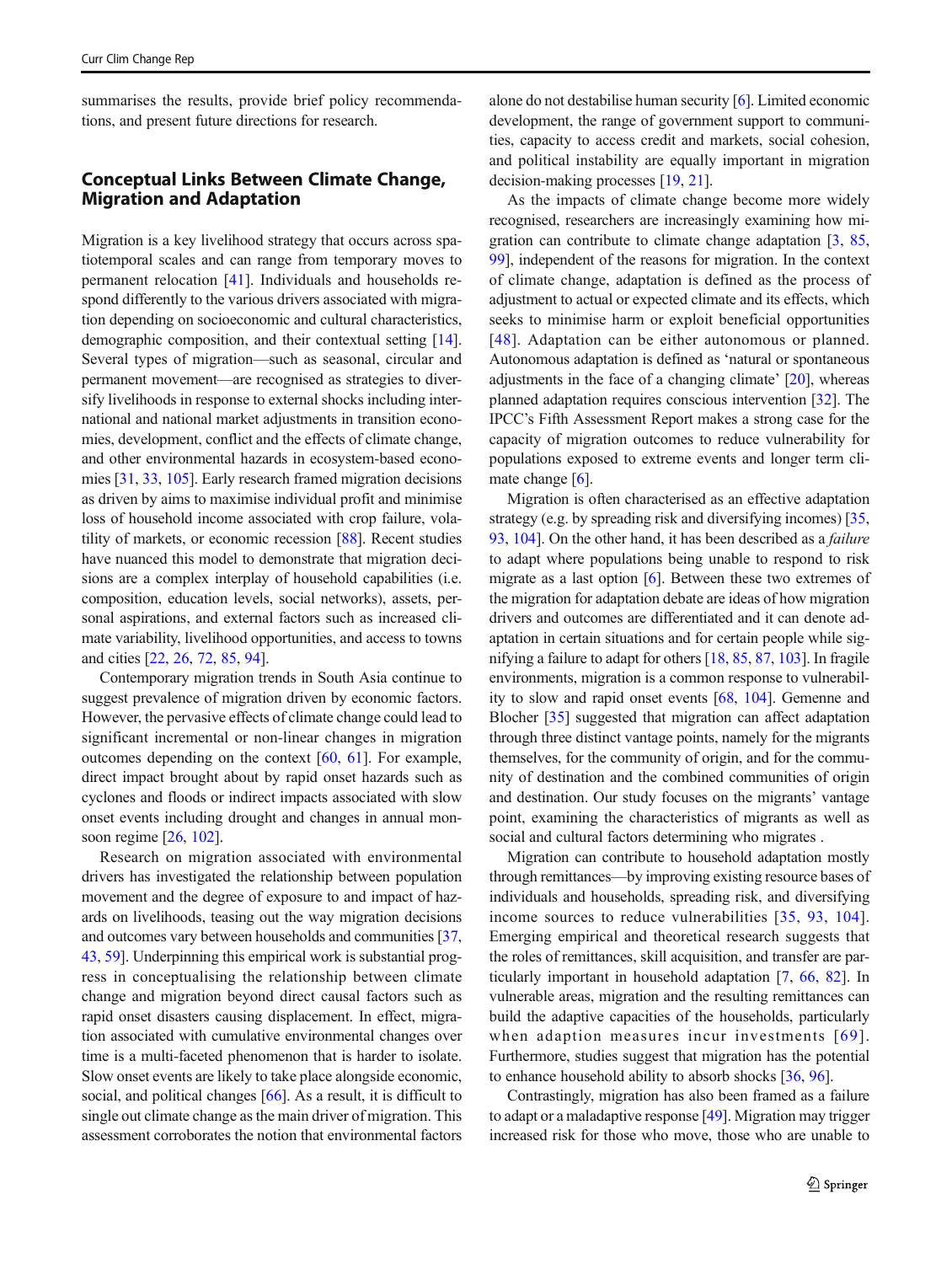<span id="page-3-0"></span>move, and also for migrant destination areas [[103\]](#page-15-0). The negative consequences of migration for poorer households fighting to cope with a range of economic and material challenges in the wake of environmental and climatic risks can be severe [\[63](#page-14-0)]. The erosion of important assets (i.e. human capital) could prove detrimental in the medium or longer term, reducing overall adaptive capacity, especially to households dependent on ecosystem-based livelihoods [\[36](#page-13-0), [85](#page-15-0)]. Furthermore, in extreme cases, migration can manifest as a failure to adapt or is employed as a last-resort response after other coping strategies have failed [\[73,](#page-14-0) [76\]](#page-14-0).

Figure 1 illustrates how climatic drivers (both slow and rapid onset, e.g. floods, rainfall variability) interact with non-climatic drivers (e.g. existing poverty, conflict, development deficits) to influence household migration decisions. These decisions to move or stay have implications on household adaptive capacity through remittances, changes in human and social capital, etc., accruing to influence household adaptation. When households are exposed to climate change impacts, they assess the constraints and opportunities created by sending one or more members to work outside the village (thereby increased or reduced vulnerability), stay and adapt in situ (reduced vulnerability), and stay without adapting (increased vulnerability). These decisions are capital endowment of the household. For migrant households, the capacity to adapt is then dependent on the remittances (both financial and social) received and the ability to overcome loss of labour and social capital. For non-migrant households, the capacity to adapt is dependent on their financial, human, and social capitals.

In the literature, there remain gaps around the implications of migration for adaptation, especially in climate hotspots. Studies have typically modelled climate change and migration patterns to estimate 'climate migrants' (e.g. [[77](#page-14-0)]) or ascertain climatic drivers of migration (e.g. [\[26\]](#page-13-0)). In this paper, we add to this literature empirically by providing a bottom-up assessment of migration patterns and decision-making [[24\]](#page-13-0). In doing so, we also contribute conceptually to understanding the implications of migration for climate change adaptation at the origin.

# Methodology

## Study Areas

The study areas are located in environmentally vulnerable regions, characterised by high resource competition and degradation, and a history of exposure to extreme events. The effects of climate change are expected to be higher in the study sites as compared with global average [[24\]](#page-13-0). The study areas in Bangladesh, India, Nepal, and Pakistan were selected according to three criteria: (1) each individual site was located in a country that had been regularly affected by extreme events and was also vulnerable to future climate change [\[28](#page-13-0), [53](#page-14-0)]; (2) each represented a different climate hotspot where migration is an important livelihood strategy for the households we chose deltas, river basins, and semi-arid environments experiencing multiple stressors ([[71](#page-14-0), [91](#page-15-0)]); and (3) in the case of deltas, sampled locations were selected among migrationsending areas with a well-documented history of rural to urban population movements [[92\]](#page-15-0).

The illustrative map (Fig. [2\)](#page-4-0) provides the location and main environmental stressors in the study areas. HI-AWARE study sites covered mountain-based hotspots, i.e. four glacier- and snowmelt-dependent river basins in India, Pakistan, and Nepal, covering the Indus, Upper Ganga, Gandaki, and Teesta river basins. Within the river basin, the study sites were

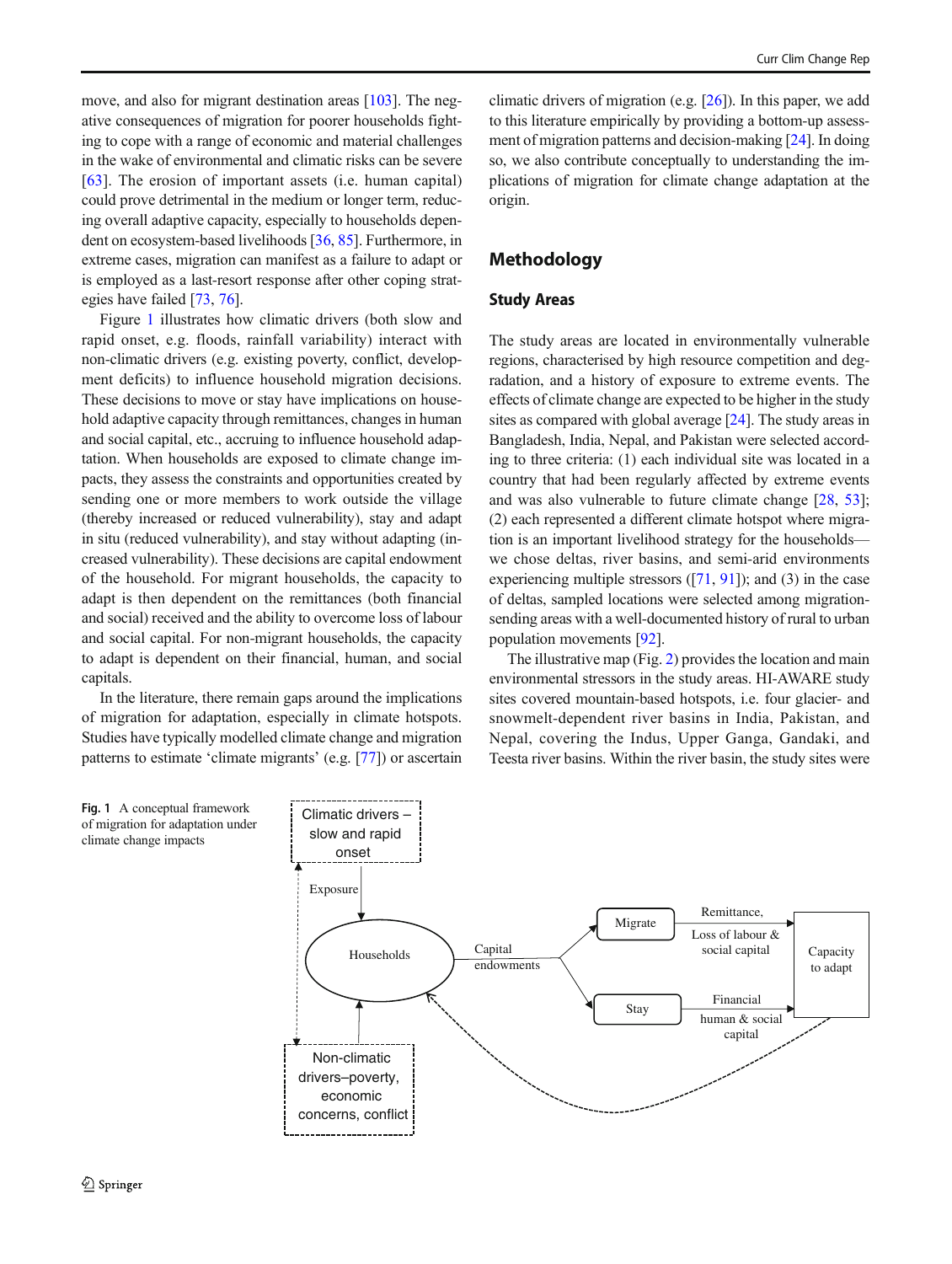<span id="page-4-0"></span>

Fig. 2 Location of study hotspots and sites. ASSAR, Adaptation at Scale in Semi-Arid Regions (semi-arid plateau); DECCMA, Deltas, Vulnerability and Climate Change: Migration and Adaptation (deltas);

HI-AWARE, Himalayan Adaptation, Water and Resilience (river basins); PRISE, Pathways to Resilience in Semi-Arid Economies (semiarid plains)

selected to represent up-mid-down-stream areas. DECCMA study sites included deltaic hotspots in the Ganges– Brahmaputra–Meghna (GBM) delta in Bangladesh and India, and the Mahanadi delta in India. It is important to note that the Indian portion of the GBM delta is known as the Indian Bengal delta (IBD) and the area located within Bangladesh is known as the Bangladesh GBM delta. In the Mahanadi delta, the study sites were distributed in five districts. In the IBD, study locations were North 24 Parganas and South 24 Parganas, both districts of West Bengal. Lastly, in the Bangladesh GBM, the sites were spread across 14 districts. PRISE study sites in Pakistan were spread across three districts (D.G. Khan and Faisalabad districts of the Punjab province and Mardan district of the Khyber Pakhtunkhwa (KP) province) and denoted migration in semi-arid plains. In ASSAR, migration was studied along a rural–urban continuum in Karnataka state, south India, denoting semi-arid plateaus as climate hotspots. Migration patterns from 17 villages in Kalaburgi and Kolar districts, 16 peri-urban villages located in the larger Bengaluru Metropolitan Region (BMR), and 31 settlements in Bangalore city were studied.

## Data Collection

Primary data across all four study areas were collected during January 2016–September 2017 through a suite of methodological approaches including cross-sectional household surveys that enabled quantifiable and comparable data collection and qualitative life history interviews [\[24](#page-13-0)]. The rationale for site selection and sampling approach varied across the four research consortia; however, each consortium focused on capturing the migration profile of household members and the relationship between migration and climate change adaptation. Migration was no only defined as a period of absence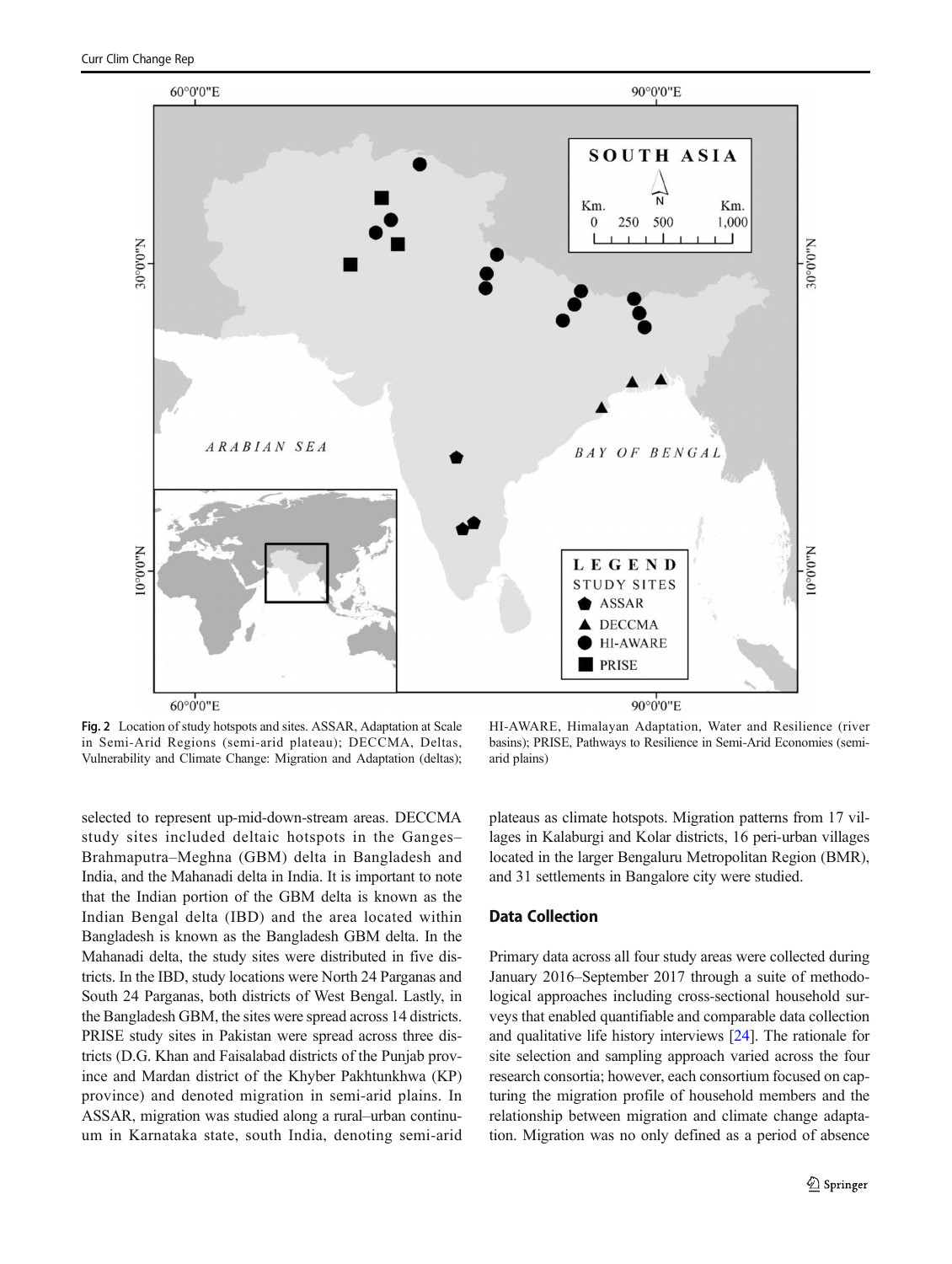<span id="page-5-0"></span>of one or more household members for at least 3 months in the year before the survey but also include migration events of longer duration (> 6 months). A household was classified as migrant household if it had at least one migrant member. The surveys included socioeconomic and demographic indicators as well as comprehensive sections on climate change and its impact, migration drivers, and decision-making and adaptation. In total, 9440 households including migrant and nonmigrant households were surveyed across all research areas (2725 households in semi-arid plateaus, 600 in semi-arid plains, 1987 in river basins, and 4115 households in deltas).

In deltas, fifty locations in each study area were selected followed a two-stage cluster sampling design. The first stage of stratification created multi-hazard maps which divided the study areas into five hazard zones (very low, low, medium, high, very high) based on normalizing the hazard score and dividing into quintiles. Each cluster of households in the study area was assigned one of five hazard categories based on the modal risk category. For each multi-hazard zone, the number of clusters was selected proportional to the number of clusters in that zone. Once clusters had been selected, a household listing allowed randomized sampling.

In semi-arid plateaus, within the chosen districts, blocks were chosen purposively based on repeated scoping visits, secondary data analysis to ascertain migration patterns, land use change, and livelihood shifts. Within each block, households were selected using stratified random sampling and questionnaires conducted with household heads. The quantitative surveys were supplemented with detailed village-level settlement histories, gender differentiated Focus Group Discussions (two/settlement), and life history interviews (see [\[86\]](#page-15-0) for details).

In the river basins, the study area consists of four river basins: the Indus, Upper Ganga, Gandaki, and Teesta. To ensure the representation of different altitudes in the study area, study sites from up-, mid-, and down-stream areas of all rivers basins were included in this study. The study follows a stratified sampling design. In each stratum, districts, study settlements within districts, and households were selected randomly. Similarly, in semi-arid plains, a stratified random sampling technique was used to collect data from rural areas of three semi-arid districts of Pakistan. The whole sample was stratified into four livelihood categories of households; smalllandholders (with less than 12.5 acres of land), large landholders (with more than 12.5 acres of land), and non-farm households. To cover the qualitative aspect, 12 gender sensitive focus group discussions (FGDs) were also conducted.

Questionnaires for each site were designed independently to address the context-specific research questions in each area. However, all four surveys derive and generate knowledge based on people's understandings and perceptions of changing climatic conditions as the starting point, and locate migration within a broader array of adaptation responses. The quantitative nature of each survey instrument allowed us to compare answers to questions that were similar across all four hotspots. However, there are two important limitation of our study—(i) sample size, despite being large, is not representative; therefore, the interpretation of findings beyond the study sites should be done with caution, and (ii) all four surveys were one time cross-sectional questionnaires and do not capture temporal dynamics of migration. However, the questions framed in the questionnaire comparing the present situation with past situations and the qualitative inquiries have managed to capture some longitudinal trends.

## **Results**

#### Migration and Remittance Profile

#### Who Migrates?

Across the four hotspots, most migrants were married young men of 21–30 years with secondary or higher education levels (Table [1](#page-6-0)). This is consistent with migration literature suggesting that older men are less inclined to migrate and educated younger men with limited access to resources and input into household decision processes are more likely to do so [[11](#page-12-0), [43,](#page-13-0) [75](#page-14-0), [77](#page-14-0)]. The gender balance in outflows from the study hotspots suggested that household migration remained male dominated. Previous studies have established that gender is an important form of social differentiation that influences migration in developing countries [\[15\]](#page-13-0). Migration requires sociocultural acceptance, and economic and physical capacities that are not equally available to women [\[10,](#page-12-0) [50](#page-14-0)]. However, there is diversity in female migration across the study hotpots and sites within the hotspots, with some sites reporting higher proportion than others. For instance, the mountain areas in the Gandaki and Teesta river basins, the Kendrapara and Bhadrak districts of Mahanadi deltas in India, and the Barisal and Khulna divisions of the GBM deltas in Bangladesh reported higher female migration rates. The reason for higher female migration in high mountain areas was the sociocultural acceptance of migration by women, coupled with a comparatively higher education attainment. Many respondents reported better job opportunities and opportunity to pursue further education as the major reason for migration of women. Social norms in high mountain areas are more liberal as compared with stringent patriarchal system followed in the plains. Furthermore, in high mountains, environmental conditions necessitate multi-local livelihoods with established familial and friendship networks in destinations. This social norm makes the acceptance of women's mobility easier. In deltas, destruction of local livelihoods and existential threat from a number of extreme climate events was reported as the major driver for women to migrate. The study areas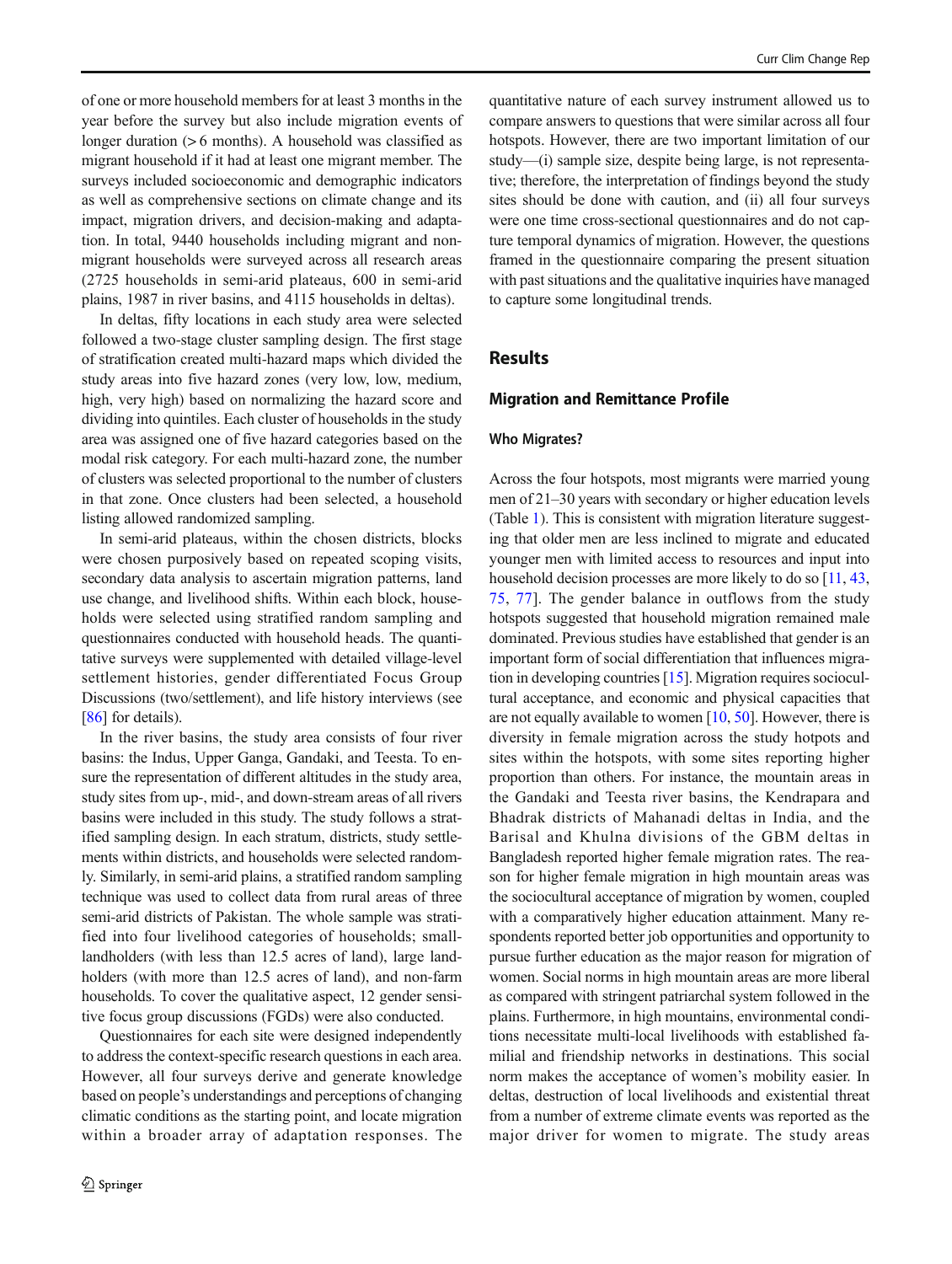<span id="page-6-0"></span>Table 1 Profile of migrants in the study hotspots (in percentage)

| Features                     | Semi-arid plateau        | Semi-arid plains | Deltas |
|------------------------------|--------------------------|------------------|--------|
| Sex                          |                          |                  |        |
| Male                         | 73.6                     | 91.7             | 83.9   |
| Female                       | 26.4                     | 8.3              | 16.0   |
| Formal education             |                          |                  |        |
| Illiterate                   | 34.1                     | 10.1             | 6.5    |
| 1-6 years of school          | 17.2                     | 10.7             | 10.8   |
| 7–9 years of school          | 8.7                      | 15.4             | 13.8   |
| 10 years of school and above | 47.9                     | 63.8             | 68.7   |
| Age group                    |                          |                  |        |
| 20 years and below           | 4.0                      | 22.4             | 22.4   |
| $21-30$ years                | 43.0                     | 46.4             | 39.4   |
| $31-40$ years                | 23.9                     | 21.3             | 23.5   |
| $41-50$ years                | 16.4                     | 6.4              | 10.8   |
| $50+$ years                  | 12.4                     | 3.6              | 3.6    |
| Marital status               |                          |                  |        |
| Single                       | 26.7                     | 48.6             | 43.5   |
| Married                      | 73.3                     | 50.8             | 55.1   |
| Separated                    | $\overline{\phantom{0}}$ | 0.3              | 0.3    |
| Widowed                      |                          | 0.3              | 1.0    |

In river basins (HI-AWARE) household surveys, intra-household data were not collected

experienced significant losses and increased household vulnerability from cyclones Sidr 2007, Aila 2009 and Phailin 2014.

#### Where Do People Migrate and the Role of Remittances

Consistent with national statistics and other studies [\[36,](#page-13-0) [41,](#page-13-0) [77,](#page-14-0) [104\]](#page-15-0), migration was predominantly internal across the four study hotspots. The prevalent types of movements were daily commuting from peri-urban to urban areas, seasonal/circular migration  $(< 6$  months/year) and long-term migration  $(> 6)$ 6 months). International migration was high in certain study sites such as the Gandaki river basin (Nepal), GBM delta in Bangladesh, and Faisalabad district in the semi-arid plains of Pakistan. Among international migrations, the most popular destinations were the oil-rich Gulf countries and Malaysia. This finding is consistent with that of Siddiqui et al. [[83\]](#page-14-0)'s assessment in the Hindu Kush Himalayan region. Most migrants worked in informal sectors, usually hired as daily wage labourers in industries such as construction or small-scale retail and hospitality.

Migration affected both origin and destination areas through remittances—financial and social. Remittances, it is argued, can provide flexibility in livelihood options, supply capital for investment, and spread risk [\[89](#page-15-0)]. Across our four study hotspots, 80% of migrant households reported receiving remittances (slightly lower in deltas, where 66% of respondents reported receiving remittances). Certain regional differences were observed in deltas. For example, only 48% of households reported receiving remittances in the Mahanadi delta in India against 85% in GBM in Bangladesh. This lower remittance transfer in deltas was associated with a short duration of migration. For example, 82% of migrants in Mahanadi delta moved for less than 6 months, and carried remittance in cash and kind in person. Overall, the average annual remittances from internal migration (USD 543) were much lower than those recorded for international migration (USD 1703) in the study sites.

Remittances have the potential to enable rural households to overcome credit and risk constraints by the spatial diversification of labour and income [\[90\]](#page-15-0). Moreover, if invested in modern agricultural technologies, tools and livestock, subsistence farmers can increase their productivity and complete the transition from familial to commercial production, which is instrumental in the diversification of rural economies [[9,](#page-12-0) [62\]](#page-14-0). It is the capacity to mobilise new resources that can enhance household resilience against the pervasive effects of climate change. However, our empirical evidence suggested that across the four study hotspots, remittances were scantly employed to enhance asset base or invest in incomegenerating activities locally. For example, in the deltas and semi-arid plains, 89% of surveyed households used remittance income to help pay for food, health, education, debt repayment, and household appliances. Consistent with other studies [\[34](#page-13-0), [56](#page-14-0)], our empirical evidence suggested that remittances acted as a financial buffer against economic losses, thus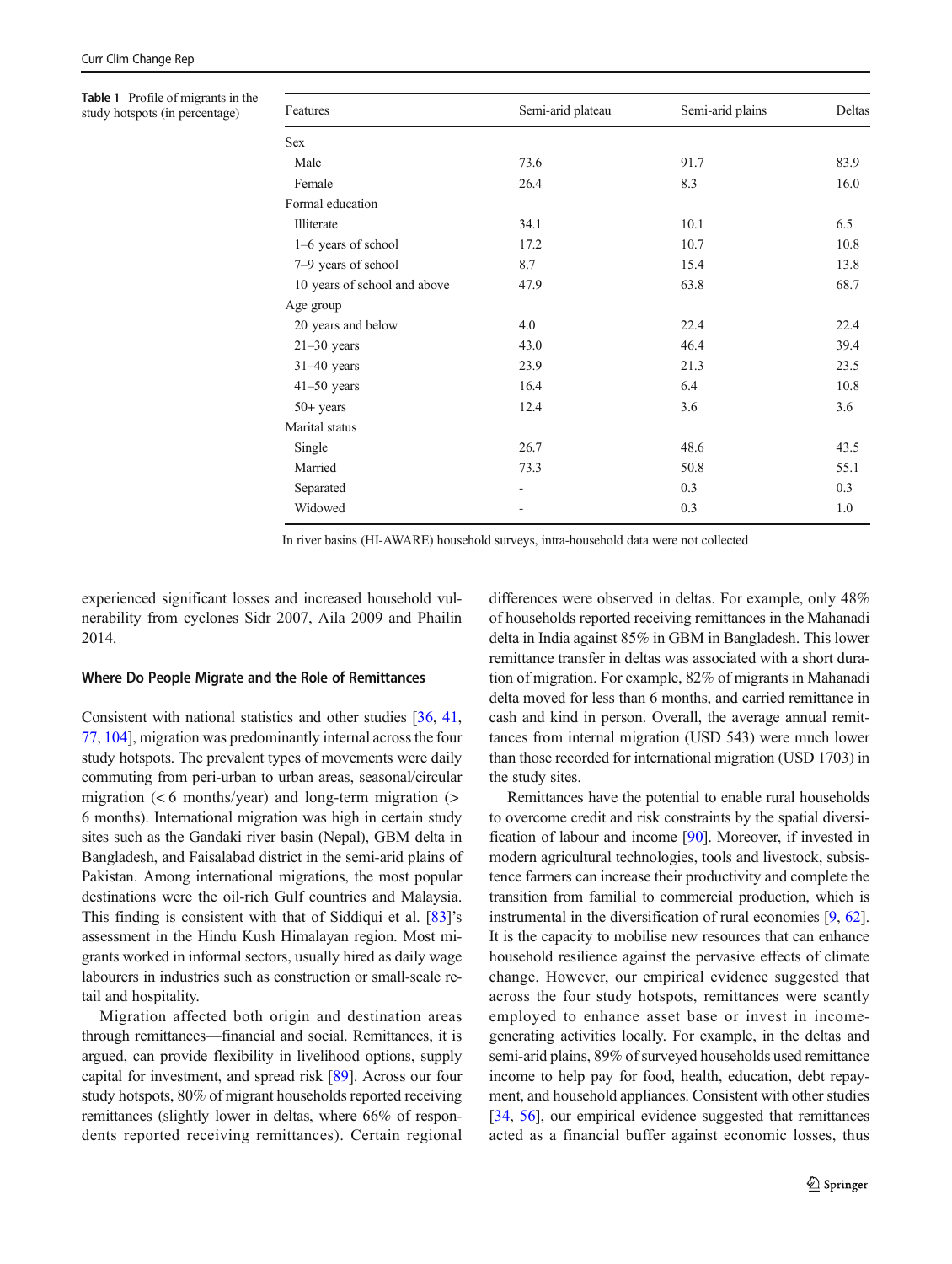<span id="page-7-0"></span>representing reactive (albeit powerful) coping mechanisms during hardships. In the river basins, 17% of households reported using remittances to meet household food and nonfood needs during hardship brought about by extreme environmental events.

In addition to financial remittances, migration brought social remittances such as new ideas, knowledge, skills and technologies from destination to origin areas for development in the areas of origin [\[9](#page-12-0), [57](#page-14-0)]. Empirical evidence across all four study hotspots supported this theory. In deltas, 75% of surveyed households reported benefits from new ideas and knowledge to build adaptive capacities at origin. Similarly, 29% of migrant households in semi-arid plains reported learning new knowledge and skills compared to 20% of nonmigrant households. The difference was statistically significant at 5% level of significance. Similarly, labour migrants from semi-arid regions and deltas acquired new skills such as masonry, carpentry, and catering at their destination. As a result, migrants were able to diversify their livelihoods upon returning to place of origin. In the Upper Ganga areas migrants had introduced mobile apps to the communities. These apps provided weather-related information, allowing daily agricultural activities to be planned.

#### Why Do People Migrate?

Consistent with previous findings on motivations for migration [\[36](#page-13-0), [41](#page-13-0), [77,](#page-14-0) [104\]](#page-15-0), the main driver of migration as reported by migrants across the four study hotspots was economic, often associated with better employment opportunities elsewhere. When asked 'What was the primary reason for migrating?' 55% of respondents in semi-arid plateau, 82% in semiarid plains, 48% in deltas, and 44% in river basins reported economic reason as the primary reason. Other important reasons reported were to pursue higher education, meet family obligations, diversify from unprofitable agriculture, earn better wages, overcome landlessness, and moving for marriage. These responses revealed that unequal development, leading to lack of economic opportunities and access to basic services, was a major driver for people to move from rural areas to urban areas.

Only 6% of the respondents in deltas and 12% in semi-arid plains cited environmental causes such as drought, flood, cyclones, increased temperature, and erratic rainfall as their main motivation for migration. This result highlighted that, in most cases, households did not identify migration of a household member as being related to the environment. It illustrated, rather, that decisions to migrate were multi-causal, in which economic reasons were the primary motivation. Consistent with previous findings [[1,](#page-12-0) [101\]](#page-15-0), environmental drivers had weak attribution in the migration decisions in the study sites. The discrete research designs employed in this study had certain limitations which inhibited the capture of environmental

attributes to migration. As previous studies suggest, it is difficult to measure the relative significance of environmental factors vis-á-vis other drivers in labour migration [\[14](#page-13-0)]. This was particularly true in cases where empirical evidence was collected via cross-sectional surveys in sending areas. Direct causal signals are stronger in displacement or permanent relocation following sudden-onset environmental hazards. However, recently emerging literature with methodology to capture household's perceptions regarding climate change and household migration decision paves new ways to investigate this linkage [[54](#page-14-0), [55](#page-14-0)].

#### Barriers to Migration

Across the four study hotspots, migration was not always available to households exposed to environmental stressors. The proportion of households that reported migration of one or more members was only 29% in the river basins, 41% in semi-arid plains, 39% in semi-arid plateaus, and 24% in deltas. There were several barriers to migration. Sociocultural norms, household composition, and intrahousehold work sharing norms made migration a highly gendered process, typically curtailing women migrating [[46](#page-13-0)]. In the study hotspots, lack of financial capital and social network in destination were the most prevalent barriers. In case of Pakistan (Indus river basin and semi-arid plains), having sufficient male adults in the household to send for migration was reported as another important barrier. Lack of access to safe accommodation in destination areas and constant preoccupation about maintaining family commitments in places of origin were reported as significant constraints preventing women migration during the focus group discussion in Bangladesh deltas. Marital status was also highlighted by respondents, with married women enjoying more autonomy to migrate compared with single women.

The barriers discussed above have limited migration as a response to climate change in the study areas. Many surveyed respondents mentioned the desire to diversify their income sources by adding migration into their livelihood portfolio. In the semi-arid plains and deltas, for example, the proportion of immobile households was 59% and 35%, respectively.

#### Migration for Household Adaptation

There is a growing body of literature on climate change adaptation and its effect on reducing vulnerability to climate change impacts at household levels [[27,](#page-13-0) [70\]](#page-14-0). Research endeavours in measuring adaptation have focused heavily on assessing the vulnerability or adaptive capacity through various indices [[38](#page-13-0), [45](#page-13-0)]. But linking migration to adaptation outcomes is complex with changes over temporal and spatial dimensions being critical [[35,](#page-13-0) [64](#page-14-0), [104\]](#page-15-0). The research analysis conducted by the four CARIAA consortia employed a suite of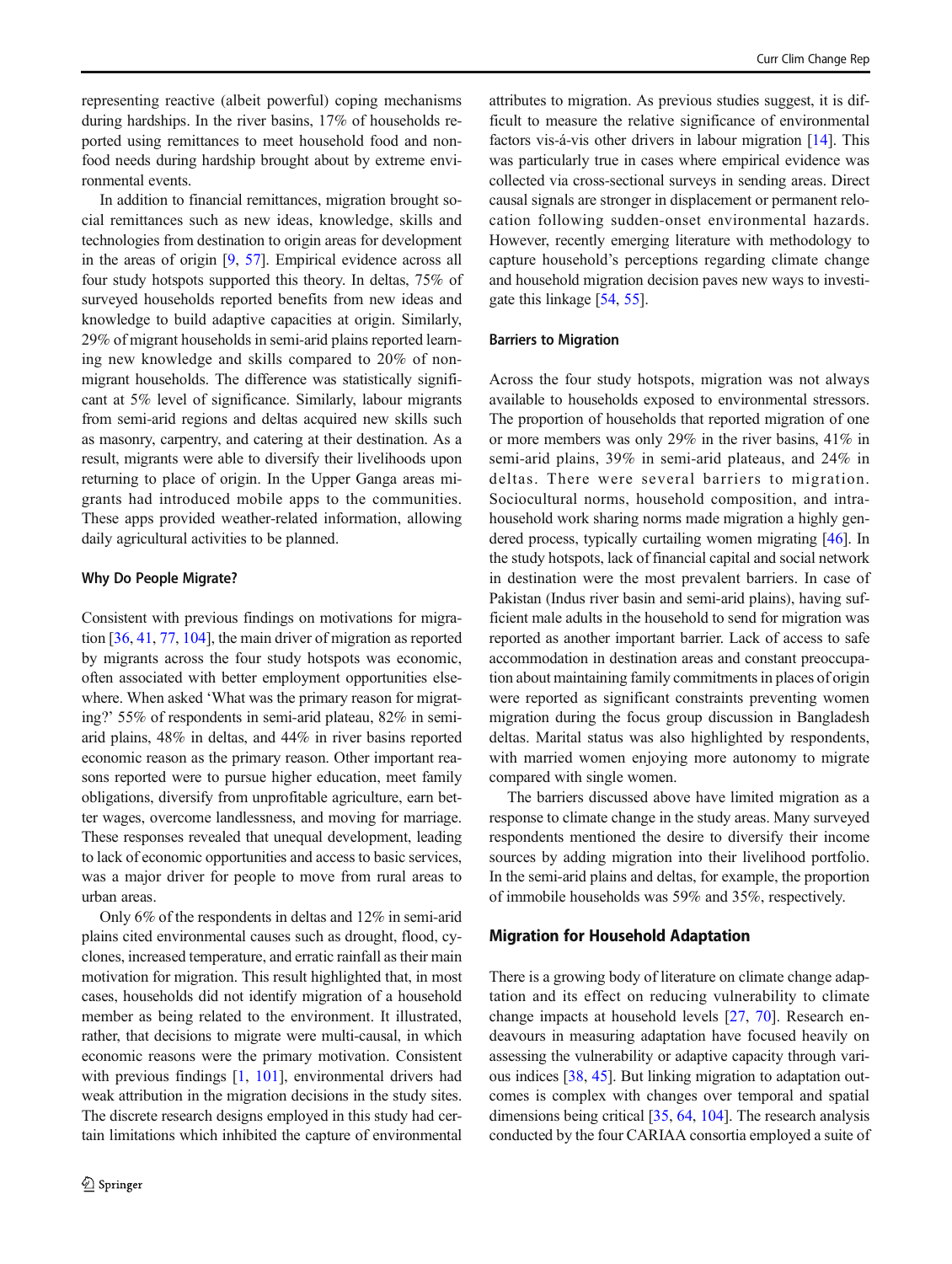analytical tools to examine this relationship in the study hotspots. HI-AWARE examines the adaptation behaviour of the households, DECCMA analyses the differences in adaptation measures of households, PRISE assesses the difference in livelihood resilience of the households, and ASSAR examines changes in the material and subjective well-being of migrant households. Each analytical tool offers a different lens in the migration and household adaptation interlinkages. While the different analytical tools employed make it challenging to compare the results directly across the hotspots, we report the key findings on the implications of migration for household adaptation and attempt to synthesize them. In each section, we briefly describe data and analysis techniques employed in each study hotspot followed by key findings. We highlight that in this synthesis report, we present findings derived from both quantitative and qualitative data and analytical techniques.

#### River Basins

In the river basins, we examined the adaptation behaviour of households to climate change impacts separated by migration status (migrant and non-migrant households) of the household in four crucial livelihoods sectors—agriculture, livestock, water, and forest. Households were classified as adaptors or nonadaptors—adaptors were households that had reported undertaking at least one measure to reduce the negative impacts of climate change in the particular sector in the year prior to the data collection. A household was categorised as migrant if it had at least one member involved in labour migration for at least 3 months in the year prior to the data collection. The statistical relationship between adaption behaviour and migration status was tested using Pearson chi-square test of independence in the four livelihood sectors. Test results showed that in agriculture sector, migration played a statistically significant role in adaption behaviour of households (Table 2). In other sectors, the differences were statistically not significant. For majority of the households in the study sites, agriculture was a major economic sector and households depended on farm production to meet their food security. This probably explains the reason for migrant households' investment on adaptation measures in agriculture sector. The most commonly used adaptation measures in agriculture were introduction of new crop varieties, use of pesticide/insecticides, adjustment

of timing, improved irrigation, shifting to non-farm activities, etc.

Although more than 90% of households perceived changes in climate as compared with situations a decade before, less than one-third of the households reported undertaking adaptation measures to reduce the negative impacts of such changes. Overall, higher proportion of households reported undertaking at least one adaptation measure in agriculture and water sector and least in forest sector. Consistent with findings of Hussain et al. [\[44](#page-13-0)] in the Koshi river basin, most of the adaptation measures undertaken by households were autonomous rather than planned. This illustrates the importance of identifying and verifying the autonomous local adaptation practices; however, they might be unable to manage new risks and extreme changes in future [\[65\]](#page-14-0).

#### Deltas

The analytical approach in deltas was two-pronged, examining (1) who were migrating as an adaptation response to climate change (assessed through exposure to floods, droughts, sea level rise, erosion, and salinity), and whether or not they deemed that to be a successful adaptation; and (2) differences in adaptation measures adopted by migrant and non-migrant households using Chi-square tests to see if there were statistically significant differences.

Migration was an adaptation response in all three deltas: by 28% of households in Bangladesh; 53.3% in the Indian Bengal delta; and 23% in the Mahanadi. Interestingly, though, migration was not among the top three strategies considered successful adaptations in any of the deltas. Temporary mobility associated with production-related moves was also captured in the survey by way of people reporting work outside the village. Such an adaptation response was mentioned widely by between 51 and 71% of respondents across the three deltas.

Table [3](#page-9-0) shows results for the most prevalent adaptation responses. The statistically significant differences between migrant and non-migrant households relate to the use of adaptations that were finance-related. In terms of increasing income to the household, more migrant households took loans in the Indian Bengal, Mahanadi, and the Bangladesh portion of the GBM deltas. This may have been because remittances could act as a guarantee for such loans. Migrant households

Table 2 Household reporting adaptation to climate change by migration status

| Sector      | Non-migrant households | Migrant households | $p$ values for Pearson Chi <sup>2</sup> test |  |  |
|-------------|------------------------|--------------------|----------------------------------------------|--|--|
| Agriculture | 28                     | 32                 | $0.033**$                                    |  |  |
| Livestock   | 16                     | 15                 | 0.630                                        |  |  |
| Forest      |                        | 8                  | 0.454                                        |  |  |
| Water       | 36                     | 34                 | 0.346                                        |  |  |

\*\*Significant levels at 5% levels for chi-square test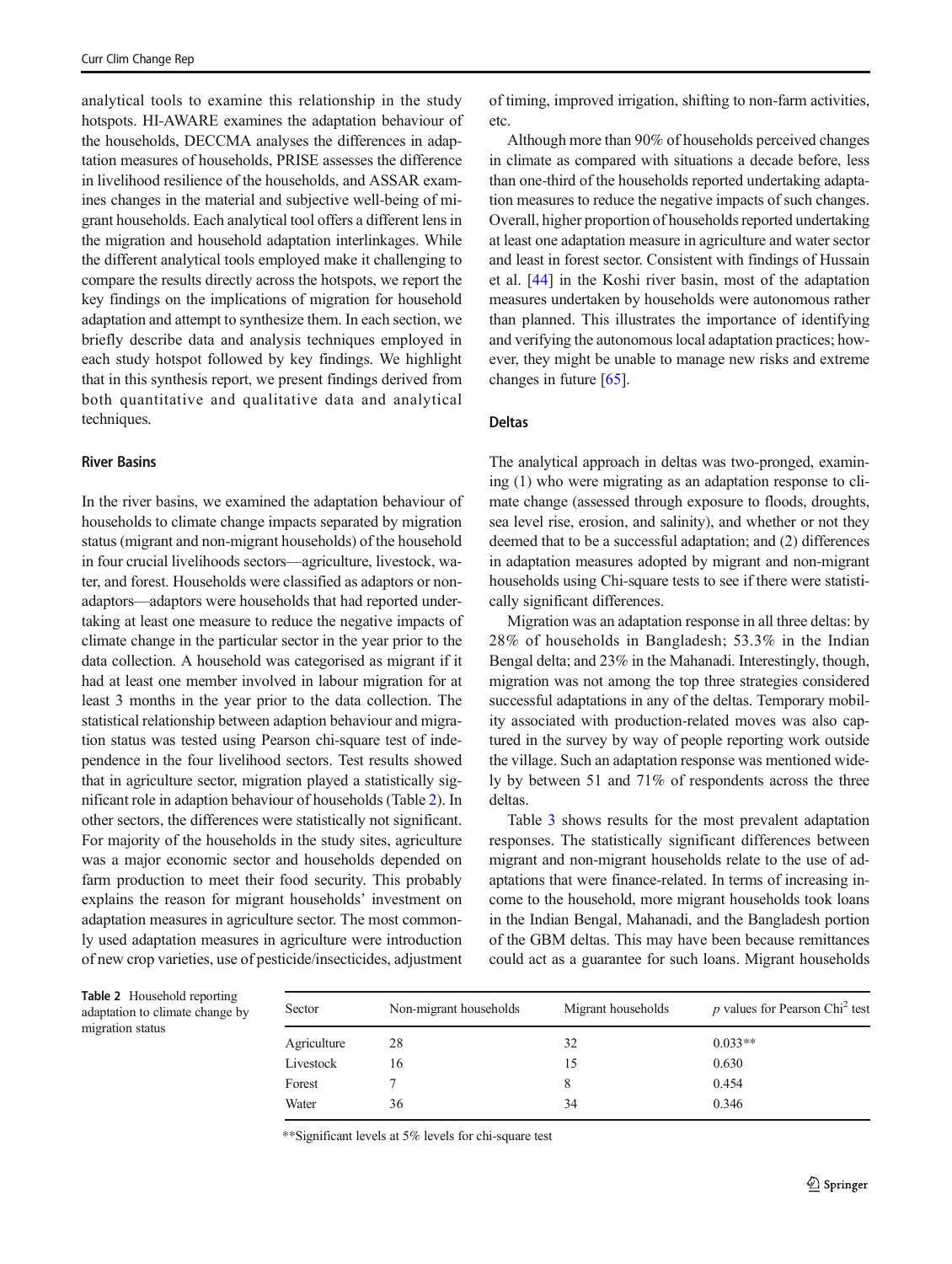<span id="page-9-0"></span>Table 3 Most prevalent adaptation responses for migrant and non-migrant households

| Adaptation                    | Non-migrant household<br>(%) |      | Migrant household<br>(%) |      | $p$ value |           |            |            |            |
|-------------------------------|------------------------------|------|--------------------------|------|-----------|-----------|------------|------------|------------|
|                               | <b>IBD</b>                   | MD   | <b>BD</b>                | IBD  | MD        | <b>BD</b> | <b>IBD</b> | <b>MD</b>  | BD         |
| Taking out a loan             | 47.2                         | 43.5 | 70.2                     | 63.6 | 51.0      | 72.5      | $0.001***$ | $0.020*$   | 0.375      |
| Modifications to<br>the house | 39.9                         | 33.2 | 60.3                     | 51.7 | 41.3      | 62.6      | $0.001***$ | $0.008**$  | 0.423      |
| Work outside<br>the village   | 8.2                          | 16.0 | 5.0                      | 61.0 | 51.6      | 71.6      | $0.001***$ | $0.001***$ | $0.001***$ |

\*\*\*  $p < 0.001$ , \*\*  $p < 0.01$ , \* $p < 0.05$ 

also adapted by modifying their homes: for example, by constructing more permanent structures that better withstood flooding and cyclones. This was an important adaptation in deltas, and qualitative interviews in the Indian Bengal delta indicated that this was one of the primary priorities of households.

In Bangladesh, however, it is important to note that there was only a marginal (statistically insignificant) difference between migrant and non-migrant households in terms of taking out loans. This was likely to have been because of widespread household access to microfinance. Bangladesh has been a pioneer in microfinance operations since 1980 [[52\]](#page-14-0). Work outside the village was the only adaptation response that recorded statistically significant differences across the three deltas. Although the survey did not capture the type of mobility associated with that answer, there was a wide range of temporary moves including daily, weekly, and circular trips. In practice, that underpins the livelihoods of people worldwide, and this is particularly the case for smallholder and subsistence farmers living in marginal environmental conditions. Such movements occur for a wide range of reasons including labour and economic motivations.

In contrast, there was no statistically significant difference between migrant and non-migrant households in the use of livelihood-based adaptations, for example diversifying crops; planting climate-tolerant crops; increasing use of irrigation; or using new farming and fishing equipment in the Indian Bengal, Mahanadi, and Bangladesh deltas.

#### Semi-arid Plains

The approach in the semi-arid plains sought to understand the relationship between migration and resilience by using a livelihood resilience index. The study defines livelihood resilience as 'the capacity of all people across generations to sustain and improve their livelihood opportunities and wellbeing despite environmental, economic, social and political disturbances' [\[95](#page-15-0)]. The resilience index was constructed following the method developed by Cutter et al. [[25\]](#page-13-0). Livelihood resilience index is composed of three components: adaptive, absorptive, and anticipatory capacity. Following Bahadur et al.

[\[8](#page-12-0)], adaptive capacity is defined as the ability of social system to adapt to multiple, long-term, and future climate change risks, and also to learn and adjust after a disaster, Similarly, anticipatory capacity as the ability of social systems to anticipate and reduce the impact of climate variability extremes through preparedness and planning capacities, and absorptive capacity as the ability of social systems to absorb and cope with the impacts of climate variability and extremes. Each component is further divided into sub-components (see Bahadur et al. [[8\]](#page-12-0) for detail). Indicators defining the three types of capacities were selected through a careful literature review and customised to match the local context of the study areas.

We found that overall migrant households were more resilient than non-migrant households and they scored better than non-migrant households in all the three components (Fig. [3\)](#page-10-0). They had greater adaptability to shocks as a result of higher and more diversified income sources, better housing, and a higher employment rate. Migrant households also had higher levels of subjective well-being, as they were more comfortable in coping with stressors, more at ease in making life decisions and were exposed to a wider range of opportunities to learn new skills and improve their livelihoods. They were also more adept at planning for the future, more informed about climate change impacts, and had higher capacities to anticipate and deal with shocks such as climate extremes and food insecurity [\[78](#page-14-0)].

#### Semi-arid Plateau

In the semi-arid plateau sites, in addition to the household surveys, life history interviews ( $n = 37$  across rural, peri-urban, and urban sites) were used to examine temporal vulnerability and changes in the material and subjective well-being of migrant households across the rural–urban continuum [\[84,](#page-14-0) [85\]](#page-15-0). These life histories were supplemented by historical timelines to reconstruct local ecological, socioeconomic, and politico-institutional changes, and consequent livelihood dynamics. The in-depth life histories analysed 'family trajectories of accumulation or impoverishment over time and of particular matrices of vulnerability'  $(67)$  $(67)$  $(67)$ : 489) and thus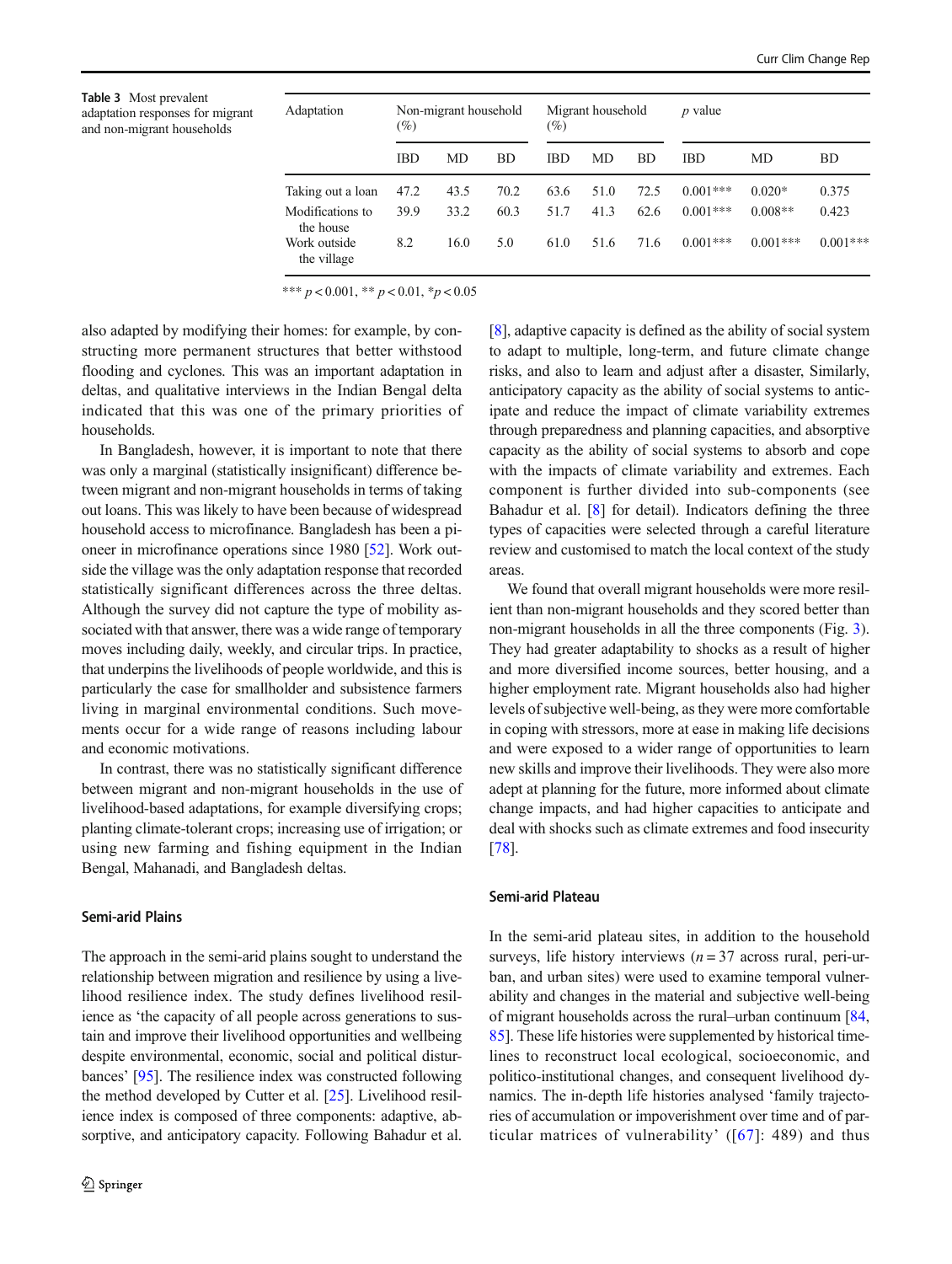<span id="page-10-0"></span>

Fig. 3 Resilience index scores by household migration status in semi-arid regions of Pakistan

constructed an understanding around temporal vulnerability and how households followed '(household) trajectories to-wards vulnerability or resilience' ([[79](#page-14-0)]: 3). These narratives also allowed a nuanced inquiry into how personal and family aspirations, asset constraints, and needs interacted with social norms, agency, and larger-scale institutional and economic changes to shape livelihood choices [\[86](#page-15-0)].

Migrant life histories demonstrated that permanent migration, especially accompanied by accumulation of education, skills, and social capital can, over a period of time, be a positive adaptive response, expressed through increased incomes, better living facilities, improved access to services, and lower exposure to extreme events as compared with where they moved from  $[85]$  $[85]$ . However, we also found instances where permanent migration was also detrimental, especially when there was inadequate employment or poor living conditions associated with tenure insecurity in destination areas, entering into unsafe livelihoods, or living in flood-prone areas in the cities they moved to  $[63]$  $[63]$ . Critically, the life histories demonstrated that the outcomes of migration decisions change over time with some houses improving their assets and capabilities and hence adaptive capacities while others (typically those with poor social networks, low assets, and belonging to marginalized social groups) remaining trapped in cycles of coping. Furthermore, migration outcomes were differentiated within the household, with men and women within migrating household reporting differential impacts on well-being. In keeping with previous research (e.g. [[12](#page-13-0)]), women reported higher work burdens and reduced time for leisure once they moved. However, there were also examples contradicting perceptions of gendered migration: in peri-urban areas, women reported migration improving subjective well-being and adaptive capacities through improved incomes, more autonomy, and changing intra-household gender relations [\[74](#page-14-0)].

## **Discussion**

To test the implications of migration for adaptation, this study assessed the role of financial remittances as an indicator of enhanced resilience and well-being. Literature on migration and development is rich with insights about how remittances support households facing environmental shocks [\[5](#page-12-0), [81\]](#page-14-0). Our findings suggest that migration enhanced household adaptation (e.g. in river basins) and livelihood resilience (e.g. in semi-arid plains), thus fulfilling the potential to be a strategy to move households from a position of vulnerability to enhanced resilience (e.g. in semi-arid plateau). Remittances were an important factor in assessing migration outcomes for climate change adaptation. When mainly used by households to meet basic needs, such as food and non-food consumption, remittances support coping with climate stressors, suggesting that migration is a shot-term response strategy. On the other hand, when remittances are used to build household assets,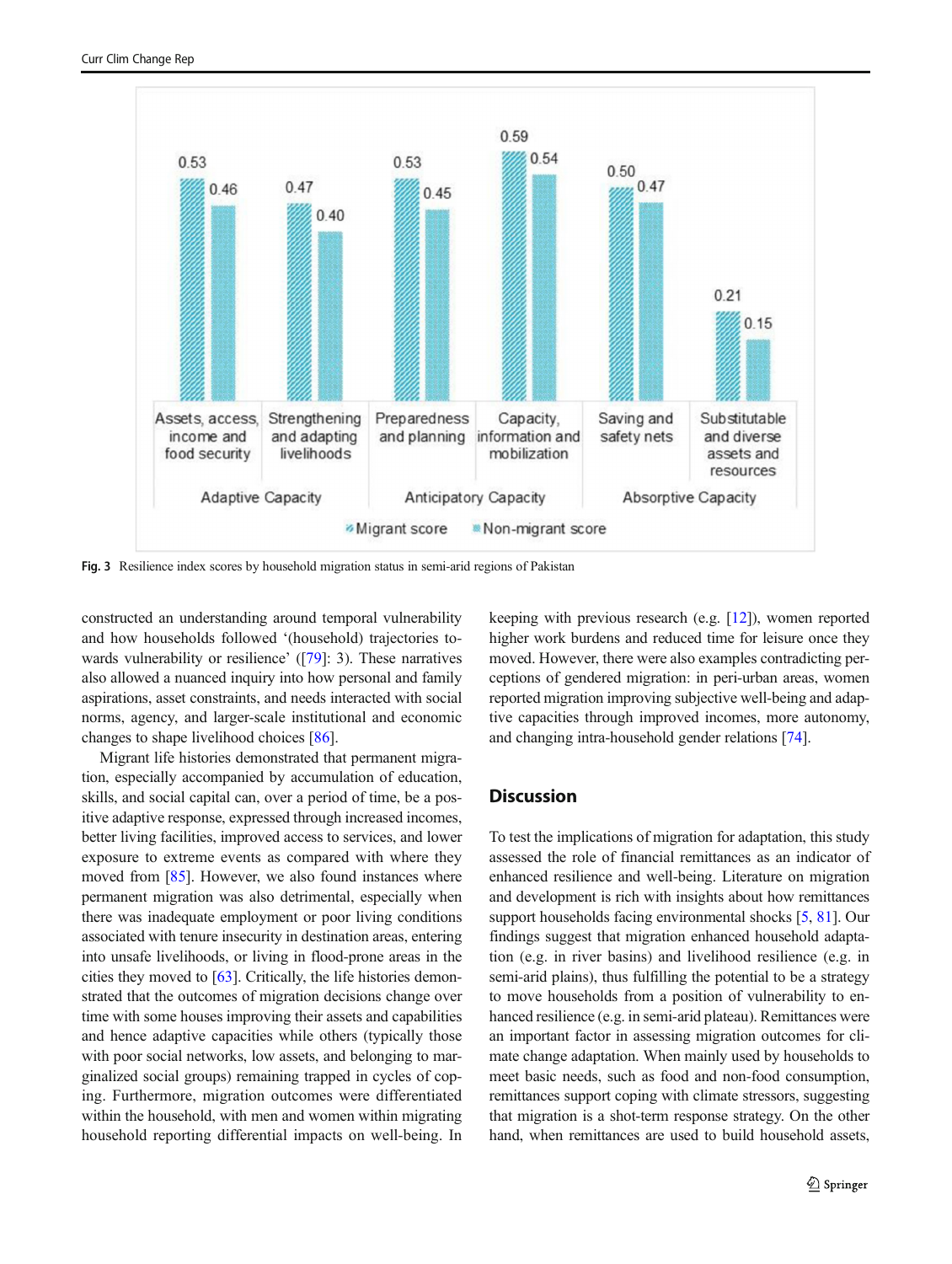<span id="page-11-0"></span>leading to long-term sustainability, migration can be a pathway to successful adaptation to the adverse effects of climaterelated hazards [\[104\]](#page-15-0).

In general, across the four hotspots examined in this study, financial remittances were small and mostly used to meet household food consumption, with limited investment or increase in asset base. However, our findings from the deltas and semi-arid plains showed that migration can contribute to an overall increase in household income (e.g. access to loan, using remittance as a guarantee). The additional increased income (both loan and remittances) was then used to enhance household resilience, for example through improvements in house infrastructure. Thus, we suggest that, at present, migration represents a form of response to climate change rather than a long-term adaptation strategy. This is also reflected in the self-assessment of migration as an adaptation strategy by the delta households themselves.

When seen through the lens of well-being (material and subjective) as done in the semi-arid plateaus, migration was found to improve material well-being (e.g. through higher incomes) but dampen subjective well-being (e.g. lower social capital in destination areas, feelings of alienation and insecurity, lesser leisure, especially for women) [[75,](#page-14-0) [85](#page-15-0)–[87](#page-15-0)]. These findings demonstrate that while remittances help migrating households and can have adaptation co-benefits, moving entails other intangible costs which can in certain conditions increase vulnerability and at other times improve adaptive capacity.

By employing different methodological approaches to assess migration and adaptation linkages, we were able to unpack the complex ways in which migration influence household adaptation in climate hotspots. Overall, our study findings provides a strong evidence that irrespective of reason for migration, labour migration can positively contribute to the household adaptation to climate change impacts. Migration can contribute positively to household adaptation capacity,

provided there is policy support to improve the overall outcomes of migration and more planned adaptation locally (Fig. 4). Migration outcomes can be improved by building the human capital of migrants (skills, health, education), reducing cost of migration and remittance transfer, and improving safety nets for migrants at destination [\[40](#page-13-0)].

While there may be economic benefits of migration in terms of remittances, we cannot overlook their social costs in terms of the splitting up of families. Permanent relocation or temporary migration, such as household members working outside the village, typically occurred to generate more income. This meant that migrant households increased their financial capital, which could be substituted for other forms of capital (such as physical capital in the case of modifications to the house) which enabled better adaptation. However, interviews with migrants and migrant households across the study hotspots highlighted the negative effects of splitting up families (e.g. marriage breakdown and poor performance of children in school). As most migrants were men, there was an increase in the responsibility and labour burden for women left behind. Women were de facto responsible for all household and field work, but with limited capacities to undertake these new roles. This represents an important research dimension for future consideration, with important implications for adaptation policy and planning.

# Conclusion

Analysing novel large empirical datasets in climate hotspots across Nepal, India, Bangladesh, and Pakistan, this paper contributes to the empirical evidence on migration and climate change adaptation. The study argues that migration is an important livelihood strategy as a response to various stressors, including climatic risks such as higher rainfall variability, cyclones, storm surges, and drought, and non-climatic factors



Fig. 4 Migration pathway from coping to adaptation strategy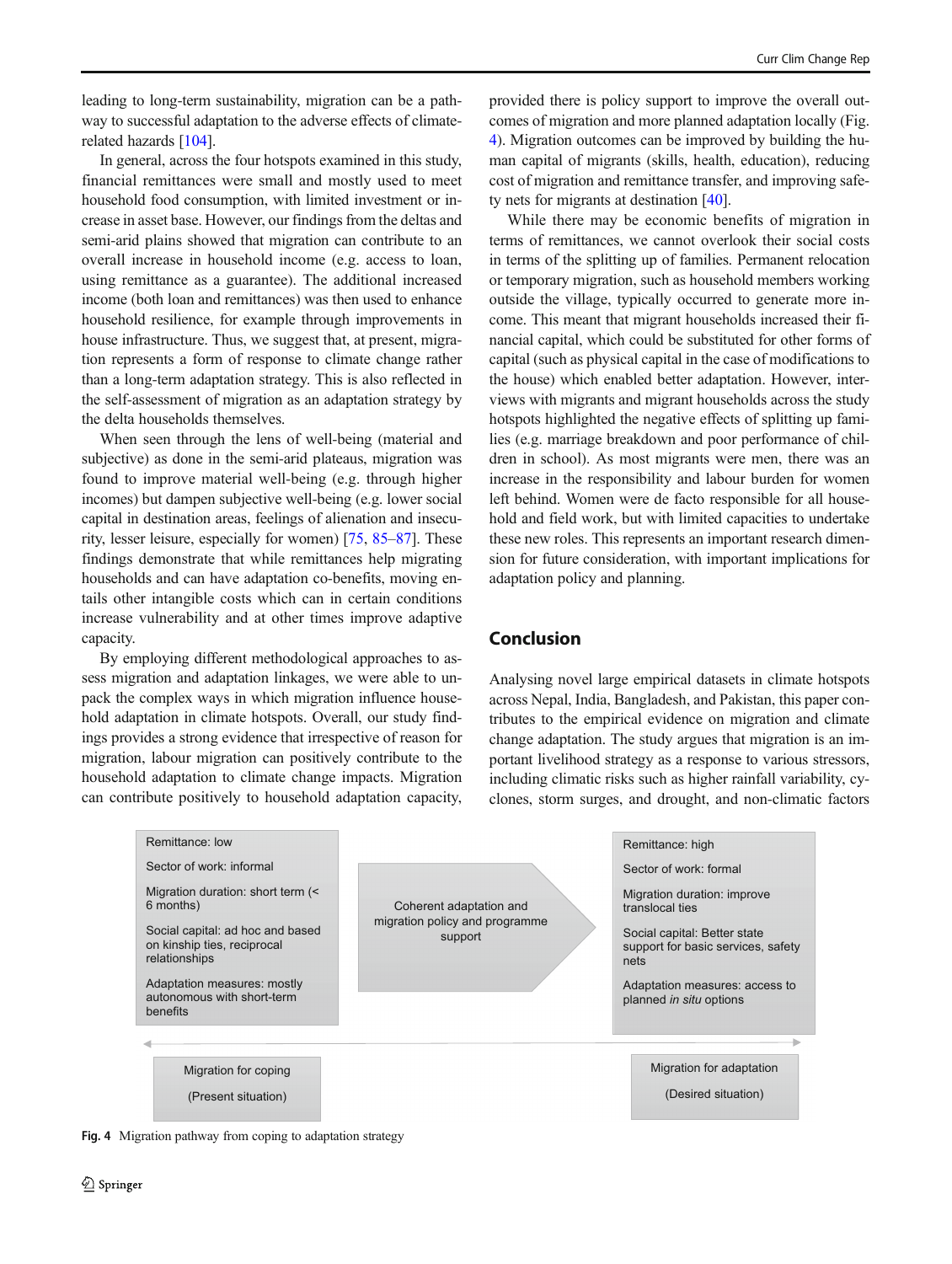<span id="page-12-0"></span>such as changing aspirations, economic recessions, and regional underdevelopment. Households with available resources send one or more members (often young men) for labour migration, to diversify livelihoods. In return, migrants send home remittances that help to spatially diversify household income and improve access to credit. This helps spread risks and self-insure against the effects of climate change and other non-climatic risks. However, migration is not a strategy that is available to everyone because of various barriers such as sociocultural norms and financial capacities ("[Barriers to](#page-7-0) [migration](#page-7-0)" section). This inhibits the migration capacity of women and historically marginalised households (e.g. on the basis of caste, ethnicity).

Our findings suggest that households in vulnerable areas use migration as a strategy to cope with the adverse effects of climate change and non-climatic risks. However, it is important to stress that migration entails risks for individuals and households. Without achieving positive outcomes that increase the resilience of households or effectively increasing vulnerability of the migrant at destination migration can be an erosive adaptation strategy. Thus, we argue that there is a need for policy and institutional coherence and collaboration to account for the contributions of migration in adapting to climate change. It is important for institutions responsible for the design and implementation of policies addressing climate change and migration issues to have a comprehensive understanding of how migration and adaptation interact, and ultimately to develop migration as a successful adaptation strategy. Lastly, the burden of adapting to the adverse effects of climate change should not lie on the shoulders of migrants. Governments should take the responsibility for building the adaptive capacity of people, and migration could be one of the options.

We identified two important issues that could be addressed by future research: (1) this study did not capture migration of entire households from the origin areas, and (2) involuntary permanently displaced individuals and households, as well as planned relocation initiatives directly attributed to extreme rapid onset climatic events were also not considered. These are important categories of population movements with implications for both material and subjective well-being of individuals and households which deserve careful consideration by both researchers and practitioners.

## Compliance with Ethical Standards

Conflict of Interest On behalf of all authors, the corresponding author states that there is no conflict of interest.

Human and Animal Rights and Informed Consent This article does not contain any studies with human or animal subjects performed by any of the authors.

Open Access This article is licensed under a Creative Commons Attribution 4.0 International License, which permits use, sharing, adaptation, distribution and reproduction in any medium or format, as long as you give appropriate credit to the original author(s) and the source, provide a link to the Creative Commons licence, and indicate if changes were made. The images or other third party material in this article are included in the article's Creative Commons licence, unless indicated otherwise in a credit line to the material. If material is not included in the article's Creative Commons licence and your intended use is not permitted by statutory regulation or exceeds the permitted use, you will need to obtain permission directly from the copyright holder. To view a copy of this licence, visit <http://creativecommons.org/licenses/by/4.0/>.

## References

- 1. Abu M, Codjoe SNA, Sward J. Climate change and internal migration intentions in the forest-savannah transition zone of Ghana. Popul Environ. 2014;35:341–64. [https://doi.org/10.1007/s11111-](http://creativecommons.org/licenses/by/4.0/) [013-0191-y.](http://creativecommons.org/licenses/by/4.0/)
- 2. Adger W, Arnell N, Black R, Dercon S, Geddes A, Thomas D. Focus on environmental risks and migration: causes and consequences. Environ Res Lett. 2015;10:60201. [https://doi.org/10.](https://doi.org/10.1088/1748-9326/10/6/060201) [1088/1748-9326/10/6/060201.](https://doi.org/10.1088/1748-9326/10/6/060201)
- 3. Adger WN, Barnett J, Brown K, Marshall N, O'Brien K. Cultural dimensions of climate change impacts and adaptation. Nat Clim Chang. 2013;3:112–7. [https://doi.org/10.1038/nclimate1666.](https://doi.org/10.1038/nclimate1666)
- 4. Adger WN, Eakin H, Winkels A. Nested and teleconnected vulnerabilities to environmental change. Front Ecol Environ. 2009;7: 150–7. <https://doi.org/10.1890/070148>.
- 5. Adger WN, Huq S, Brown K, Conway D, Hulme M, Adger N. Adaptation to climate change: setting the agenda for development policy and research. Prog Dev Stud. 2002;3(3):179–95.
- 6. Adger WN, Pulhin JM, Barnett J, Dabelko GD, Hovelsrud GK, Levy M, et al. Human security. In: Climate change 2014: impacts, adaptation, and vulnerability. Working Group II to the Fifth Assessment Report of the Intergovernmental Panel on Climate Change. Cambridge: Cambridge University Press; 2014. p. 755– 91.
- 7. Afifi T, Milan A, Etzold B, Schraven B, Rademacher-Schulz C, Sakdapolrak P, et al. Human mobility in response to rainfall variability: opportunities for migration as a successful adaptation strategy in eight case studies. Migr Dev. 2016;5:254–74. [https://](https://doi.org/10.1080/21632324.2015.1022974) [doi.org/10.1080/21632324.2015.1022974.](https://doi.org/10.1080/21632324.2015.1022974)
- 8. Bahadur AV, Peters K, Wilkinson E, Pichon F, Gray K, Tanner T. The 3As: tracking resilience across BRACED. London: Overseas Development Institute (ODI), 2015. [https://www.odi.org/](https://www.odi.org/publications/9840-3as-tracking-resilience-acrossbraced) [publications/9840-3as-tracking-resilience-acrossbraced](https://www.odi.org/publications/9840-3as-tracking-resilience-acrossbraced).
- 9. Barnett J, Webber M. Accommodating migration to promote adaptation to climate change. Policy Brief prepared for the Secretariat of the Swedish Commission on Climate Change and Development and the World Bank World Development Report 2010: Development and Climate Change, 2009. 10.1596/1813- 9450-5270.
- 10. Belay A, Recha JW, Woldeamanuel T, Morton JF. Smallholder farmers' adaptation to climate change and determinants of their adaptation decisions in the Central Rift Valley of Ethiopia. Agri Food Secur. 2017;6:1–13. [https://doi.org/10.1186/s40066-017-](https://doi.org/10.1186/s40066-017-0100-1) [0100-1.](https://doi.org/10.1186/s40066-017-0100-1)
- 11. Bernard A, Bell M, Charles-Edwards E. Life-course transitions and the age profile of internal migration. Popul Dev Rev. 2014;40:213–39. [https://doi.org/10.1111/j.1728-4457.2014.](http://creativecommons.org/licenses/by/4.0/) [00671.x](http://creativecommons.org/licenses/by/4.0/).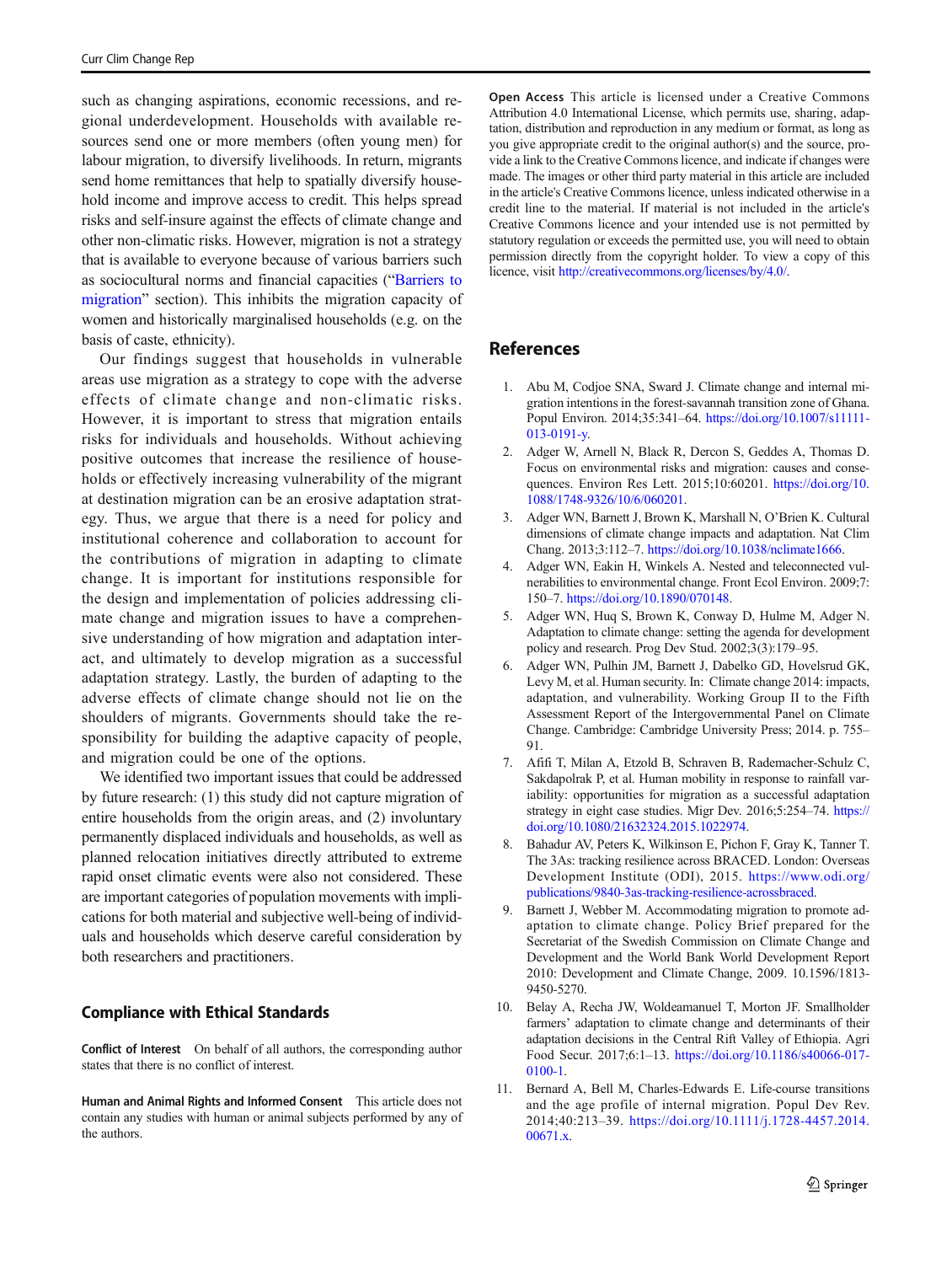- <span id="page-13-0"></span>12. Bhagat R. Migration, gender and right to the city. Econ Polit Wkly. 2017;LII:35–40.
- 13. Bhatta GD, Aggarwal PK, Poudel S, Belgrave DA. Climateinduced migration in South Asia: migration decisions and the gender dimensions of adverse climatic events. J Rural Com Dev. 2016:10(4).
- 14. Black R, Adger WN, Arnell NW, Dercon S, Geddes A, Thomas D. The effect of environmental change on human migration. Glob Environ Chang. 2011;20:S3–S11. [https://doi.org/10.1016/j.](https://doi.org/10.1016/j.gloenvcha.2011.10.001) [gloenvcha.2011.10.001](https://doi.org/10.1016/j.gloenvcha.2011.10.001).
- 15. Boyle P, Halfacree K. Migration and gender in the developed world. Abingdon: Routledge; 2002.
- 16. Byers E, Gidden E, Leclêre D, Balkovic J, Burek P, Ebi K, et al. Global exposure and vulnerability to multi-sector development and climate change hotspots. Environ Res Lett. 2018;13:055012. <https://doi.org/10.1088/1748-9326/aabf45>.
- 17. Call MA, Gray C, Yunus M, Emch M. Disruption, not displacement: environmental variability and temporary migration in Bangladesh. Glob Environ Chang. 2017;46:157–65.
- 18. Campbell R, Leviston Z, Horwitz P, Dandy J, Drake D. Leaving home: place attachment and decisions to move in the face of environmental change. Reg Environ Chang. 2019;19:15–620. [https://doi.org/10.1007/s10113-019-01463-1.](https://doi.org/10.1007/s10113-019-01463-1)
- 19. Carr ER. Placing the environment in migration: environment, economy, and power in Ghana's Central Environ and Planning A 2005:37: 925–946. doi: [https://doi.org/10.1068/a3754.](https://doi.org/10.1068/a3754)
- 20. Carter TR, Parry ML, Harasawa H, Nishioka S. IPCC technical guidelines for assessing climate change impacts and adaptations. London: Department of Geography, University College London; 1994.
- 21. Castles S. Migration and community formation under conditions of globalization. Int Migr Rev. 2002;36:1143–68. [https://doi.org/](https://doi.org/10.1111/j.1747-7379.2002.tb00121.x) [10.1111/j.1747-7379.2002.tb00121.x](https://doi.org/10.1111/j.1747-7379.2002.tb00121.x).
- 22. Chapagain B, Gentle P. Withdrawing from agrarian livelihoods: environmental migration in Nepal. J Mt Sci. 2015;12(1):1–13. [https://doi.org/10.1007/s11629-014-3017-1.](https://doi.org/10.1007/s11629-014-3017-1)
- 23. Chen J, Mueller V. Coastal climate change, soil salinity and human migration in Bangladesh. Nat Clim Chang. 2018;8(11):981– 5.
- 24. Conway D, Nicholls RJ, Brown S, Tebboth MGL, Adger NW, Ahmad B, et al. The need for bottom-up assessments of climate risks and adaptation in climate-sensitive regions. Nat Clim Chang. 2019;9:503–11. <https://doi.org/10.1038/s41558-019-0502-0>.
- 25. Cutter S, Burton C, Emrich C, 2010. Disaster resilience indicators for benchmarking baseline conditions. J. of Homeland Security and Emergency Management 2010:51:7(1). [http://dx.doi.org/10.](http://dx.doi.org/10.2202/1547-7355.1732) [2202/1547-7355.1732](http://dx.doi.org/10.2202/1547-7355.1732)
- 26. Dallmann I, Millock K. Climate variability and inter-state migration in India. CESifo Econ Stud. 2017;63(4):560–94.
- 27. Deressa TT, Hassan RM, Ringler C, Alemu T, Yesuf M. Determinants of farmers' choice of adaptation methods to climate change in the Nile basin of Ethiopia. Glob Environ Chang. 2009;19:248–55.
- 28. de Sherbinin A. Climate change hotspots mapping: what have we learned? Clim Chang. 2014;123:23–37. [https://doi.org/10.1007/](https://doi.org/10.1007/s10584-013-0900-7) [s10584-013-0900-7](https://doi.org/10.1007/s10584-013-0900-7).
- 29. De Souza K, Kituyi E, Harvey B, Leone M, Murali KS, Ford JD. Vulnerability to climate change in three hot spots in Africa and Asia: key issues for policy-relevant adaptation and resiliencebuilding research. Reg Environ Chang. 2015;15:747–53. [https://](https://doi.org/10.1007/s10113-015-0755-8) [doi.org/10.1007/s10113-015-0755-8](https://doi.org/10.1007/s10113-015-0755-8).
- 30. Deshingkar P, Farrington J. Rural labour markets and migration in South Asia: evidences from India and Bangladesh. In: Background paper for the World Development Report 2008. London: Overseas Development Institute; 2006.
- 31. Ellis F. The determinants of rural livelihood diversification in developing countries. J Agric Econ. 2000;51:289–302. [https://doi.](http://dx.doi.org/10.2202/1547-7355.1732) [org/10.1111/j.1477-9552.2000.tb01229.x](http://dx.doi.org/10.2202/1547-7355.1732).
- 32. Fankhauser S, Smith JB, Tol RSJ. Weathering climate change: some simple rules to guide adaptation decisions. Ecol Econ. 1999;30:67–78.
- 33. Fidrmuc J. Migration and regional adjustment to asymmetric shocks in transition economies. J Comp Econ. 2004;32(2):230– 47.
- 34. Foresight. Migration and global environmental change: final project report. London: The Government Office for Science; 2011.
- 35. Gemenne F, Blocher J. How can migration serve adaptation to climate change? Challenges to fleshing out a policy ideal. Geogr J. 2017;183:336–47. <https://doi.org/10.1111/geoj.12205>.
- 36. Gioli G, Khan T, Bisht S, Scheffran J. Migration as an adaptation strategy and its gendered implications: a case study from the Upper Indus Basin. Mt Res Dev. 2014;34:255–65. [https://doi.](https://doi.org/10.1659/MRD-JOURNAL-D-13-00089.1) [org/10.1659/MRD-JOURNAL-D-13-00089.1.](https://doi.org/10.1659/MRD-JOURNAL-D-13-00089.1)
- 37. Gray CL, Mueller V. Natural disasters and population mobility in Bangladesh. Proc Natl Acad Sci. 2012;109:6000–5. [https://doi.](https://doi.org/10.1073/pnas.1115944109) [org/10.1073/pnas.1115944109](https://doi.org/10.1073/pnas.1115944109).
- 38. Hahn MB, Riederer AM, Foster SO. The livelihood vulnerability index: a pragmatic approach to assessing risks from climate variability and change – a case study in Mozambique. Glob Environ Chang. 2009;19:74–88.
- 39. Haque MS. Migration trends and patterns in South Asia and management approaches and initiatives. Asia-Pac Popul J. 2005;20(3): 39.
- 40. Harkins B, Lindgren D, Suravoranon T. Risks and rewards: outcomes of labour migration in South-East Asia. Internatonal Labour Organization and International Organization for Migration, Thailand, 2017.
- 41. Hugo G. Environmental concerns and international migration. Int Migr Rev. 1996;30:105–31 [https://doi.org/10.1177/](https://doi.org/10.1177/019791839603000110) [019791839603000110.](https://doi.org/10.1177/019791839603000110)
- 42. Hugo G, Bardsley DK. Migration and environmental change in Asia. In: Piguet E, Laczko F, editors. People on the move in a changing climate: the regional impact of environmental change on migration. Dordrecht: Springer; 2014. [https://doi.org/10.1007/](https://doi.org/10.1007/978-94-007-6985-4) [978-94-007-6985-4.](https://doi.org/10.1007/978-94-007-6985-4)
- 43. Hunter LM, Luna JK, Norton RM. Environmental dimensions of migration. Annu Rev Sociol. 2015;41:377–97. [https://doi.org/10.](https://doi.org/10.1146/annurev-soc-073014-112223) [1146/annurev-soc-073014-112223](https://doi.org/10.1146/annurev-soc-073014-112223).
- 44. Hussain A, Rasul G, Mahapatra B, Wahid S, Tuladhar S. Climate change-induced hazards and local adaptations in agriculture: a study from Koshi River Basin, Nepal. Nat Hazard. 2018;91: 1365–83. <https://doi.org/10.1007/s11069-018-3187-1>.
- 45. Iglesias A, Quiroga S, Diz A. Looking into the future of agriculture in a changing climate. Eur Rev Agric Econ. 2011;38(3):427– 47.
- 46. IOM. Gender and labour migration in Asia. International Organization for Migration, Geneva, Switzerland, IOM publications, 2009. [https://publications.iom.int/books/gender-and](https://publications.iom.int/books/gender-and-labour-migration-asia)[labour-migration-asia.](https://publications.iom.int/books/gender-and-labour-migration-asia)
- 47. IOM. Assessing the climate change environmental degradation and migration nexus in South Asia. International Organization for Migration (IOM) Bangladesh, IOM publication, 2016. [https://publications.iom.int/books/assessing-climate-change](https://publications.iom.int/books/assessing-climate-change-environmental-degradation-and-migration-nexus-south-asia)[environmental-degradation-and-migration-nexus-south-asia](https://publications.iom.int/books/assessing-climate-change-environmental-degradation-and-migration-nexus-south-asia).
- 48. IPCC. Climate change 2014: synthesis report. In: Pachauri RK, Meyer LA, editors. Contribution of working groups I, II and III to the fifth assessment report of the Intergovernmental Panel on Climate Change. Geneva: IPCC; 2014.
- 49. Jacobson C, Crevello S, Chea C, Jarihani B. When is migration a maladaptive response to climate change? Reg Environ Chang. 2019;19:101–12. <https://doi.org/10.1007/s10113-018-1387-6>.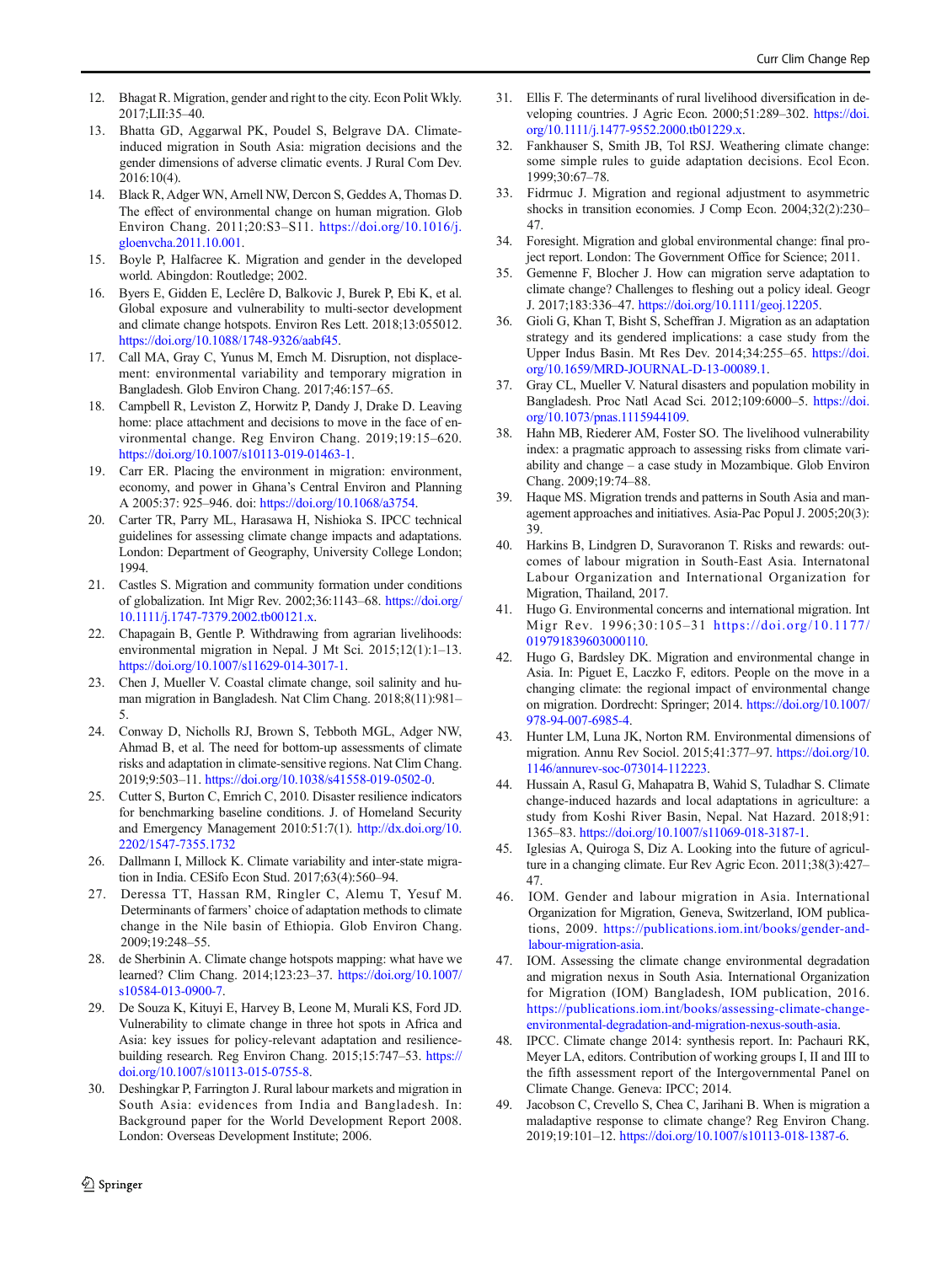- <span id="page-14-0"></span>50. Jost C, Kyazze F, Naab J, Neelormi S, Kinyangi J, Zougmore R, et al. Understanding gender dimensions of agriculture and climate change in smallholder farming communities. Clim Dev. 2016;8(2):133–44. [https://doi.org/10.1080/17565529.2015.](https://doi.org/10.1080/17565529.2015.1050978) [1050978](https://doi.org/10.1080/17565529.2015.1050978).
- 51. Khadria B. Migration in South and South-West Asia. Geneva: Global Commission on International Migration; 2005.
- 52. Khandker SR. Microfinance and poverty: evidence using panel data from Bangladesh. World Bank Econ Rev. 2005;19(2):263– 86.
- 53. Krishnan R, Shrestha AB, Ren G, Rajbhandari R, Saeed S, Sanjay J, et al. Unravelling climate change in the Hindu Kush Himalaya: rapid warming in the mountains and increasing extremes. In: Wester P, Mishra A, Mukherji A, Shrestha AB, editors. The Hindu Kush Himalaya assessment—mountains, climate change, sustainability and people. Cham: Springer Nature Switzerland  $AG: 2019$ .
- 54. Koubi V, Spilker G, Schaffer L, Böhmelt T. The role of environmental perceptions in migration decision-making: evidence from both migrants and non-migrants in five developing countries. Popul Environ. 2016a;38(2):134–63. [https://doi.org/10.1007/](https://doi.org/10.1007/s11111-016-0258-7) [s11111-016-0258-7](https://doi.org/10.1007/s11111-016-0258-7).
- 55. Koubi V, Spilker G, Schaffer L, Bernauer T. Environmental stressors and migration: evidence from Vietnam. World Dev. 2016b;79:197–210.
- 56. Le De L, Gaillard JC, Friesen W. Remittances and disaster: a review. Int J Disaster Risk Reduct. 2013;4:34–43. [https://doi.org/](https://doi.org/10.1016/j.ijdrr.2013.03.007) [10.1016/j.ijdrr.2013.03.007](https://doi.org/10.1016/j.ijdrr.2013.03.007).
- 57. Levitt P, Lamba-Nieves D. Social remittances revisited. J Ethn Migr Stud. 2011;37(1):1–22.
- 58. Mani M, Bandyopadhyay S, Chonabayashi S, Markandya A, Mosier T. South Asia's Hotspots—The Impact of Temperature and Precipitation Changes on Living Standards. The World Bank: Washington, DC, USA, 2018, ISBN 9781464811555.
- 59. Martin M, Billah M, Siddiqui T, Abrar C, Black R, Kniveton D. Climate-related migration in rural Bangladesh: a behavioural model. Popul Environ. 2014;36:85–110. [https://doi.org/10.1007/](https://doi.org/10.1007/s11111-014-0207-2) [s11111-014-0207-2](https://doi.org/10.1007/s11111-014-0207-2).
- 60. McLeman R. Thresholds in climate migration. Popul Environ. 2018;39(4):319–38.
- 61. McLeman R, Smit B. Migration as an adaptation to climate change. Clim Chang. 2006;76:31–53. [https://doi.org/10.1007/](https://doi.org/10.1007/s10584-005-9000-7) [s10584-005-9000-7.](https://doi.org/10.1007/s10584-005-9000-7)
- 62. Mendola M. Migration and technological change in rural households: complements or substitutes? J Dev Econ. 2008;85:150–75. <https://doi.org/10.1016/j.jdeveco.2006.07.003>.
- 63. Michael K, Deshpande T, Ziervogel G. Examining vulnerability in a dynamic urban setting: the case of Bangalore's interstate migrant waste pickers. Clim Dev. 2018;11(8):1–12. [https://doi.org/10.](https://doi.org/10.1080/17565529.2018.1531745) [1080/17565529.2018.1531745.](https://doi.org/10.1080/17565529.2018.1531745)
- 64. Milan A, Gioli G, Afifi T. Migration and global environmental change: methodological lessons from mountain areas of the global south. Earth Syst Dynam. 2015;6:375. [https://doi.org/10.5194/](https://doi.org/10.5194/esd-6-375-2015) [esd-6-375-2015](https://doi.org/10.5194/esd-6-375-2015).
- 65. Mishra A, Appadurai AN, Choudhury D, Regmi BR, Kelkar U, Alam M, et al. Adaptation to climate change: stronger action urgently needed. In: Wester P, Mishra A, Mukherji A, Shrestha AB, editors. The Hindu Kush Himalaya assessment—mountains, climate change, sustainability and people. Cham: Springer Nature Switzerland AG; 2019.
- 66. Mortreux C, Barnett J. Climate change, migration and adaptation in Funafuti, Tuvalu. Glob Environ Chang. 2009;19:105–12. <https://doi.org/10.1016/j.gloenvcha.2008.09.006>.
- 67. Murray C. Livelihoods research: transcending boundaries of time and space. J South Afr Stud. 2002;28(3):489–509 [https://doi.org/](https://doi.org/10.1080/0305707022000006486) [10.1080/0305707022000006486.](https://doi.org/10.1080/0305707022000006486)
- 68. Nawrotzki RJ, Riosmena F, Hunter LM. Do rainfall deficits predict US-bound migration from rural Mexico? Evidence from the Mexican census. Popul Res Policy Rev. 2013;32(1):129–58.
- 69. Ng'ang'a SK, Bulte EH, Giller KE, McIntire JM, Rufino MC. Migration and self-protection against climate change: a case study of Samburu County, Kenya. World Dev. 2016;84:55–68. [https://](https://doi.org/10.1016/j.worlddev.2016.04.002) [doi.org/10.1016/j.worlddev.2016.04.002.](https://doi.org/10.1016/j.worlddev.2016.04.002)
- 70. Nhemachena C, Hassan R. Micro-level analysis of farmers' adaptation to climate change in Southern Africa. IFPRI Discussion Paper No. 00714. Washington, D.C.: International Food Policy Research Institute; 2007.
- 71. Nicholls RJ, Wong PP, Burkett V, Woodroffe CD, Hay J. Climate change and coastal vulnerability assessment: scenarios for integrated assessment. Sustain Sci. 2008;3:9–102. [https://doi.org/10.](https://doi.org/10.1007/s11625-008-0050-4) [1007/s11625-008-0050-4.](https://doi.org/10.1007/s11625-008-0050-4)
- 72. Patel A, Giri J. Climate change, migration and women: analysing construction workers in Odisha. Soc Change. 2019;1:97–113. <https://doi.org/10.1177/0049085718821756>.
- 73. Penning-Rowsell EC, Sultana P, Thompson PM. The 'last resort'? Population movement in response to climate-related hazards in Bangladesh. Environ Sci Pol. 2013;27:S44–59. [https://doi.org/](https://doi.org/10.1016/j.envsci.2012.03.009) [10.1016/j.envsci.2012.03.009.](https://doi.org/10.1016/j.envsci.2012.03.009)
- 74. Poonacha P, Rai Chowdhury A, Kaur H. Gendered dimensions of periurban transitions in the Bangalore metropolitan region – implications for adaptive capacities of households. Cape Town: ASSAR Short Report; 2018.
- 75. Rao N, Singh C, Solomon D, Camfield L, Sidiki R, Angula M, et al. Managing risk, changing aspirations and household dynamics: implications from wellbeing and adaptation in semi-arid Africa and India. World Dev. 2020;125:104667. [https://doi.org/](https://doi.org/10.1016/j.worlddev.2019.104667) [10.1016/j.worlddev.2019.104667.](https://doi.org/10.1016/j.worlddev.2019.104667)
- 76. Renaud FG, Bogardi J, Dun O, Warner K. Control, adapt or flee: how to face environmental migration? Bonn: United Nations University, Institute for Environment and Human Security; 2007.
- 77. Rigaud KK, de Sherbinin A, Jones B, Bergmann J, Clement V, Ober K, et al. Groundswell: preparing for internal climate migration. Washington, DC: World Bank; 2018. [https://openknowledge.](https://openknowledge.worldbank.org/handle/10986/29461) [worldbank.org/handle/10986/29461](https://openknowledge.worldbank.org/handle/10986/29461)
- 78. Salik KM, Qaisrani A, Umar MA, Ali SM. Migration futures in Asia and Africa: economic opportunities and distributional effects – the case of Pakistan. Pathways to Resilience in Semi-arid Economies (PRISE) working paper, 2017.
- 79. Sallu SM, Twyman C, Stringer LC. Resilient or vulnerable livelihoods? Assessing livelihood dynamics and trajectories in rural Botswana. Ecol Soc. 2010;15(4):3 [http://www.](http://www.ecologyandsociety.org/vol15/iss4/art3/) [ecologyandsociety.org/vol15/iss4/art3/](http://www.ecologyandsociety.org/vol15/iss4/art3/).
- 80. Seddon D. South Asian remittances: implications for development. Contemp South Asia. 2004;13(4):403–20.
- 81. Scheffran J, Brzoska M, Kominek J, Link PM, Schilling J. Climate change and violent conflict. Science. 2012;336(6083):869–71.
- 82. Scheffran J, Marmer E, Sow P. Migration as a contribution to resilience and innovation in climate adaptation: social networks and co-development in Northwest Africa. Appl Geogr. 2011;33: 119–27. <https://doi.org/10.1016/j.apgeog.2011.10.002>.
- 83. Siddique T, Bhagat RB, Banerjee S, Liu C, Sijapati B, Memon R, et al. Migration in the Hindu Kush Himalayan region: drivers, consequences, and governance. In: Wester P, Mishra A, Mukherji A, Shrestha AB, editors. The Hindu Kush Himalaya assessment—mountains, climate change, sustainability and people. Cham: Springer Nature Switzerland AG; 2019.
- 84. Singh C. Using life histories to understand temporal vulnerability to climate change in highly dynamic contexts. In: SAGE Research Methods Case. Thousand Oaks: SAGE Publications Ltd; 2018. <https://doi.org/10.4135/9781526440358>.